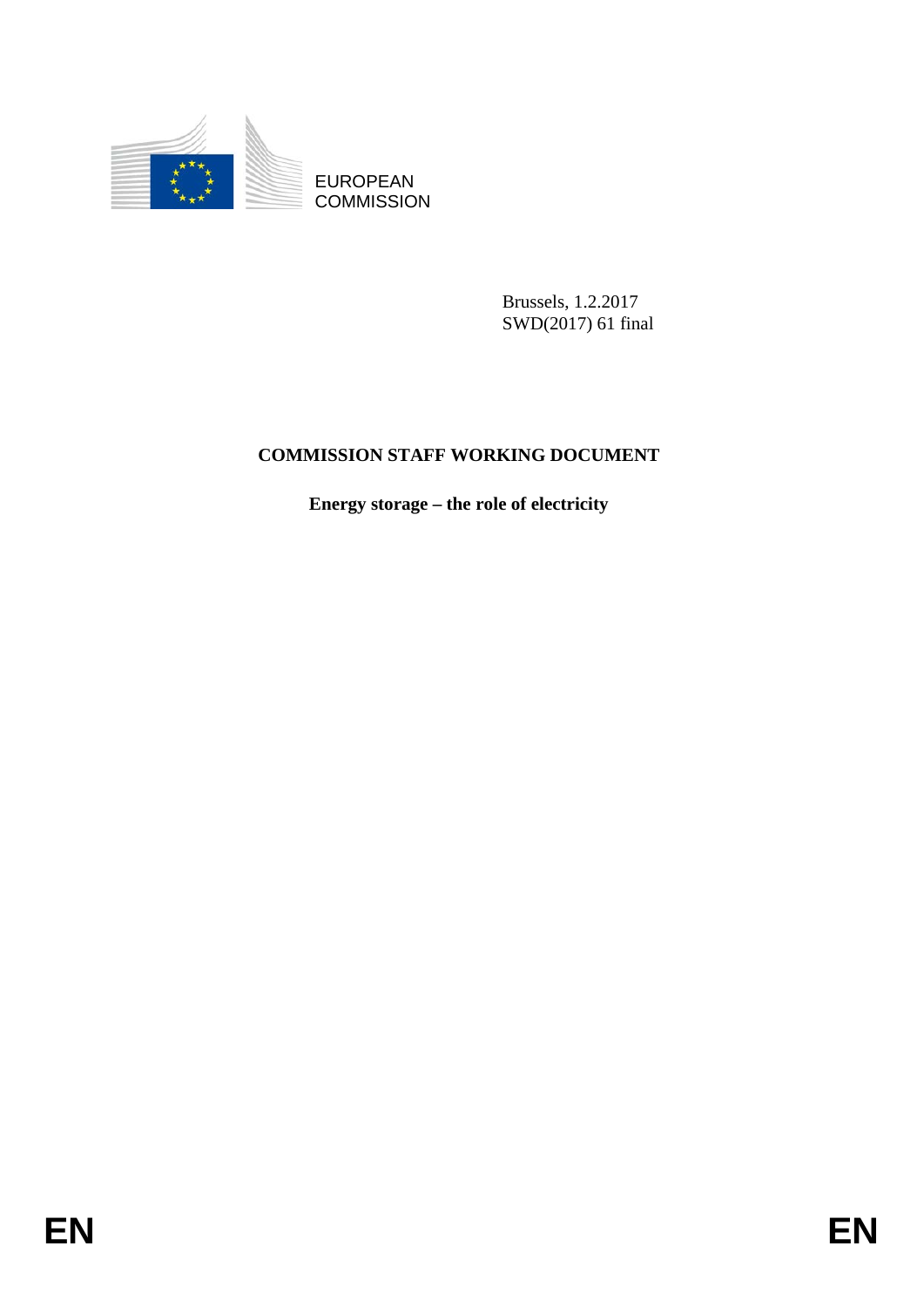# **Table of contents**

| <b>EXECUTIVE SUMMARY</b>                                                         | 3  |  |
|----------------------------------------------------------------------------------|----|--|
| 1. The context and challenges for energy storage                                 | 5  |  |
| 2. Energy storage - relevant energy system developments                          | 6  |  |
| 2.1 Energy storage supporting the electricity generation profile of variable RES | 6  |  |
| 2.2 Energy Storage enabling energy efficiency                                    | 6  |  |
| 3. Energy storage technologies                                                   | 8  |  |
| 3.1 Storage characteristics for the market - capacity, power and response time   | 12 |  |
| 3.2 Storage characteristics for the market - the location                        | 13 |  |
| 3.3 The role of innovation and cost of technology                                | 13 |  |
| 4. Regulatory framework and markets for energy storage                           | 16 |  |
| 4.1 Storage within the electricity system                                        | 17 |  |
| 4.2 Storage connected to the electricity system and sectorial integration        | 18 |  |
| 4.2.1 Industry and refineries                                                    | 19 |  |
| 4.2.2 Ammonia and fertilisers                                                    | 20 |  |
| 4.2.3 Electromobility                                                            | 20 |  |
| 4.2.4 Thermal storage                                                            | 21 |  |
| 4.2.5 Storage in hydrogen                                                        | 21 |  |
| 5. The way forward for energy storage                                            | 22 |  |
| 5.1 Principles supporting the market development for energy storage              | 22 |  |
| 5.2 Final remarks                                                                | 25 |  |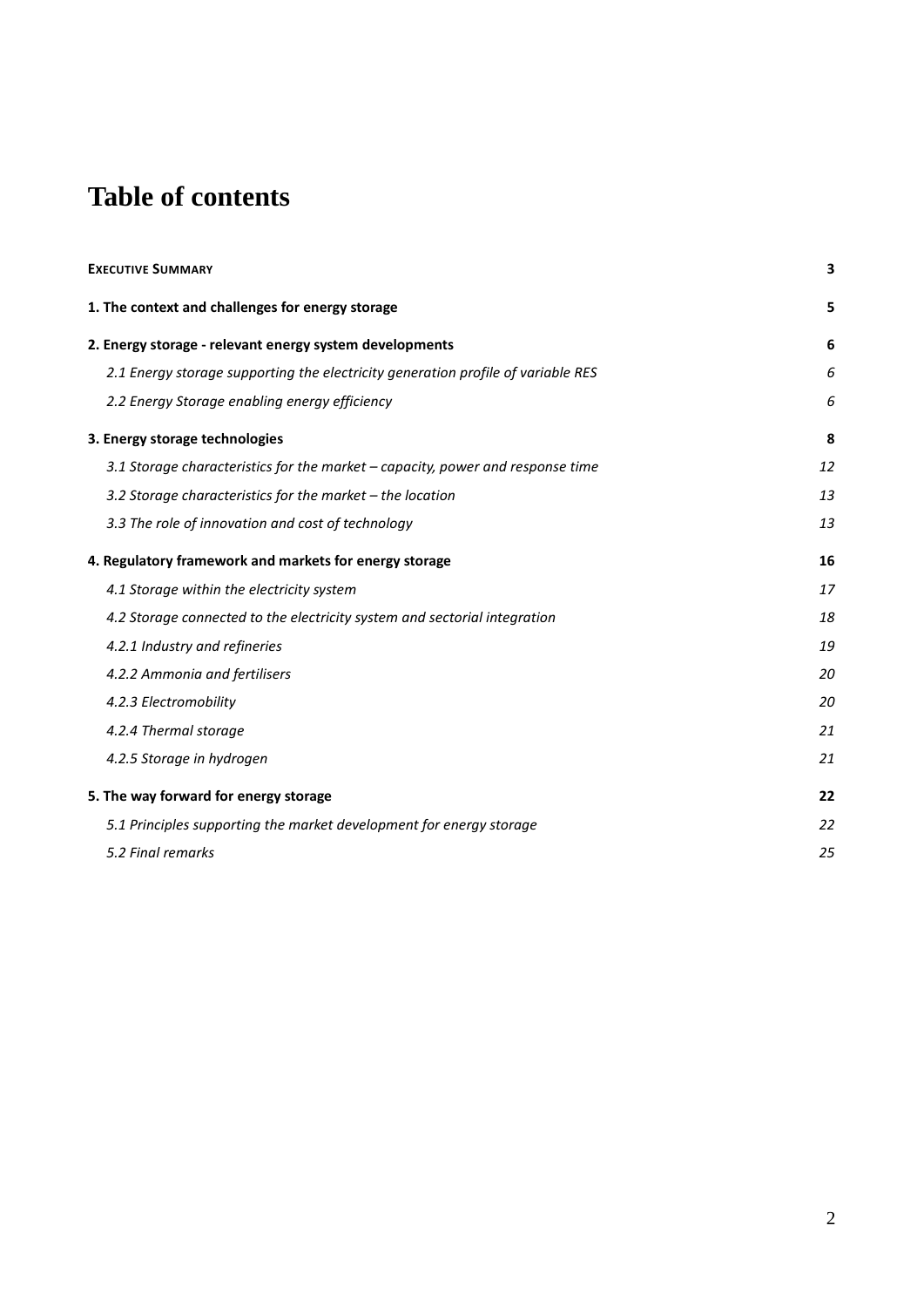# **Energy storage – the role of electricity**

#### **EXECUTIVE SUMMARY**

Energy storage is a key component in providing flexibility and supporting renewable energy integration in the energy system. It can balance centralized and distributed electricity generation, while also contributing to energy security. Energy storage will supplement demand response, flexible generation and provide a complement to grid development. Energy storage can also contribute to the decarbonisation of other economic sectors, and support the integration of higher shares of variable renewable energy (variable RES) in transport, buildings or industry. Therefore, energy storage can make an overarching contribution to the implementation of the Energy Union, in particular through its contribution to the internal market and decarbonisation dimensions.

This Staff Working Document outlines the role of energy storage in relation to electricity, presents what technologies and innovative solutions appear more suited for the different purposes and discusses possible policy approaches. Several of these aspects are considered in the framework of the clean energy for all Europeans package. The Market Design Initiative provides a framework for a level playing field for all flexibility solutions in the electricity grid. At the same time the proposed recast Renewable Energy Directive supports energy storage as a mean to integrate renewables, in relation to the right of consumers to produce and self-consume electricity, as well as in relation to renewable fuels of non-biological origin. Furthermore, this document offers a coherent basis for future initiatives and reflections on integration of renewable electricity in other economic sectors.

This document provides an overview of the existing energy storage technologies, which have evolved significantly over the last few years. Currently, pumped hydro storage represents the most mature technology but batteries, compressed air, heat storage and hydrogen contribute with an increasing quantity of services to the electricity grid and to the energy system. The set of services that a storage technology can provide in a defined location determines which solution is most suitable. Several different storage technologies have developed rapidly over the last few years, but further technological progress and cost competitiveness remain essential for large scale deployment. Therefore, the development of storage technologies is an important component of the Strategic Energy Technology Plan and is also identified as a key priority in the Communication on accelerating Clean Energy Innovation.

Subsequently, the document addresses market aspects and regulations that allow energy storage to effectively contribute to the energy system. An increasing quantity of electricity storage could reduce extreme price fluctuations. EU level harmonisation of the treatment of storage in the energy system would be beneficial, as it would support an EU wide energy market and move towards integration with other energy markets.

The proposed market design initiative introduces a number of elements into the electricity markets which can facilitate investments in energy storage. Investments should be based on market revenue, rather than subsidies, and should be enabled by improved predictability in relation to the contracted services and allow storage facilities to build on the various value streams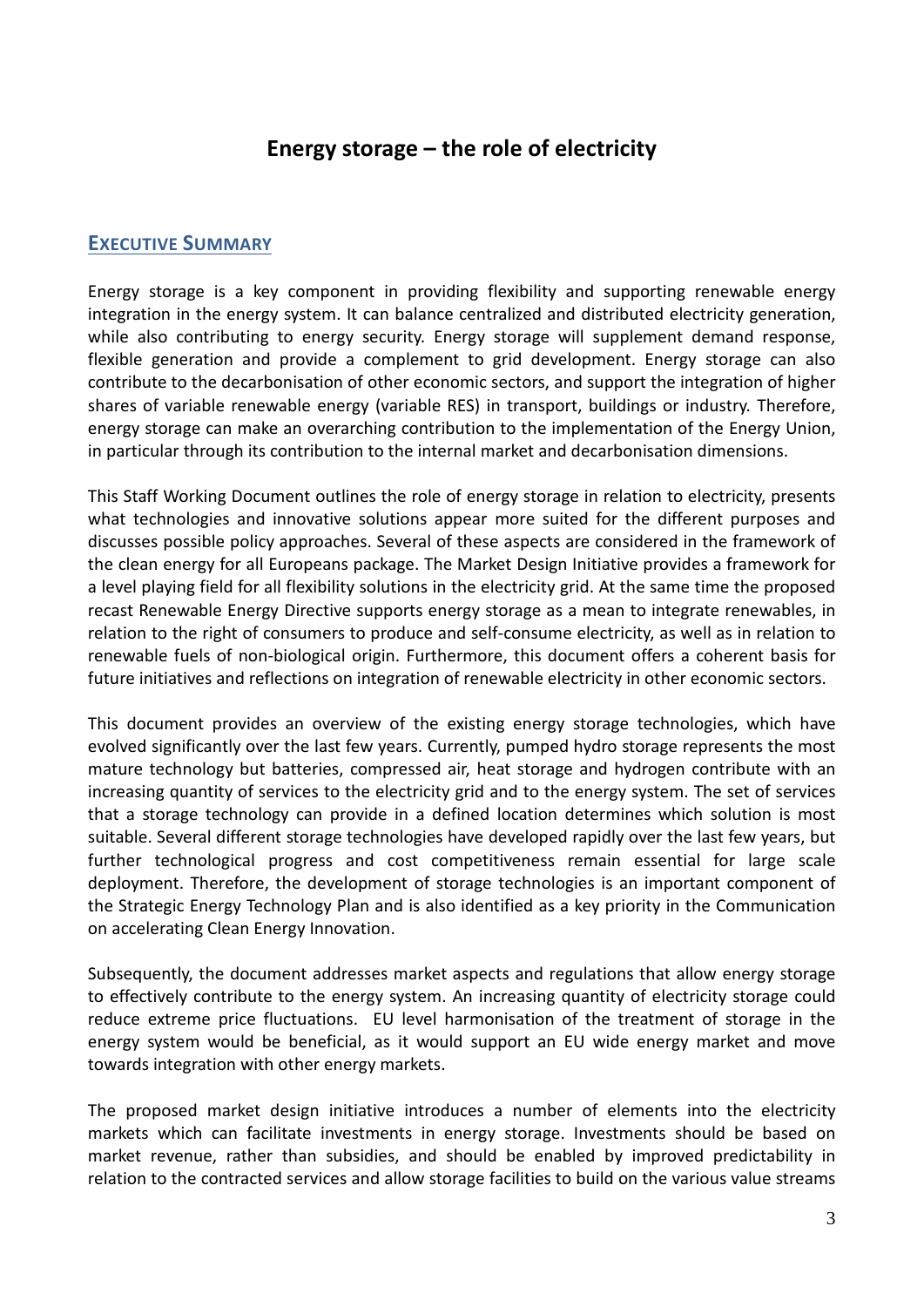that they provide (e.g. ancillary, including balancing services to the grid, avoidance of curtailed variable electricity, decarbonisation of other sectors). Innovative technologies still in development phase would benefit from further efforts to bring these new solutions to the markets, with consideration to the maturity of the technology and relevant state aid rules.

Storage, together with other resources like demand response, should be considered in **grid planning,** both at transmission and distribution level. The **access** to grid connection should be ensured in the same way as for other flexibility solutions by the grid operator. Market, regulatory and administrative barriers to installation and operation of storage facilities should be removed. In the context of participation in the energy markets, a level playing field for storage should be established among storage operations across EU.

Storage operators should be allowed to provide **multiple services** to electricity system operators and also simultaneously participate in other commercial activities with other economic actors (eg. chemical industry). Some specific services provided by storage facilities to the grid operators can be seen as alternatives to grid extension, and this should be reflected in the investment analysis.

Storage services should be traded in competitive markets, where **new flexibility products** would provide a market value reflecting the system benefits of storage. In line with the market design initiative proposal, owners of storage facilities should be **independent** from the grid operators, apart from clearly defined exceptions.

Finally, to allow energy storage to play an effective role in relation to other economic sectors, an integrated approach would be needed. Various mechanisms can support markets for the **integrated solutions**, such as power to gas or liquids, power-to-heat, or integration of variable renewable electricity in mobility or as feedstock in industry (e.g. refining, fertilisers, mobility). Such solutions will support both decarbonisation in various economic sectors and provide additional economic opportunities for energy storage.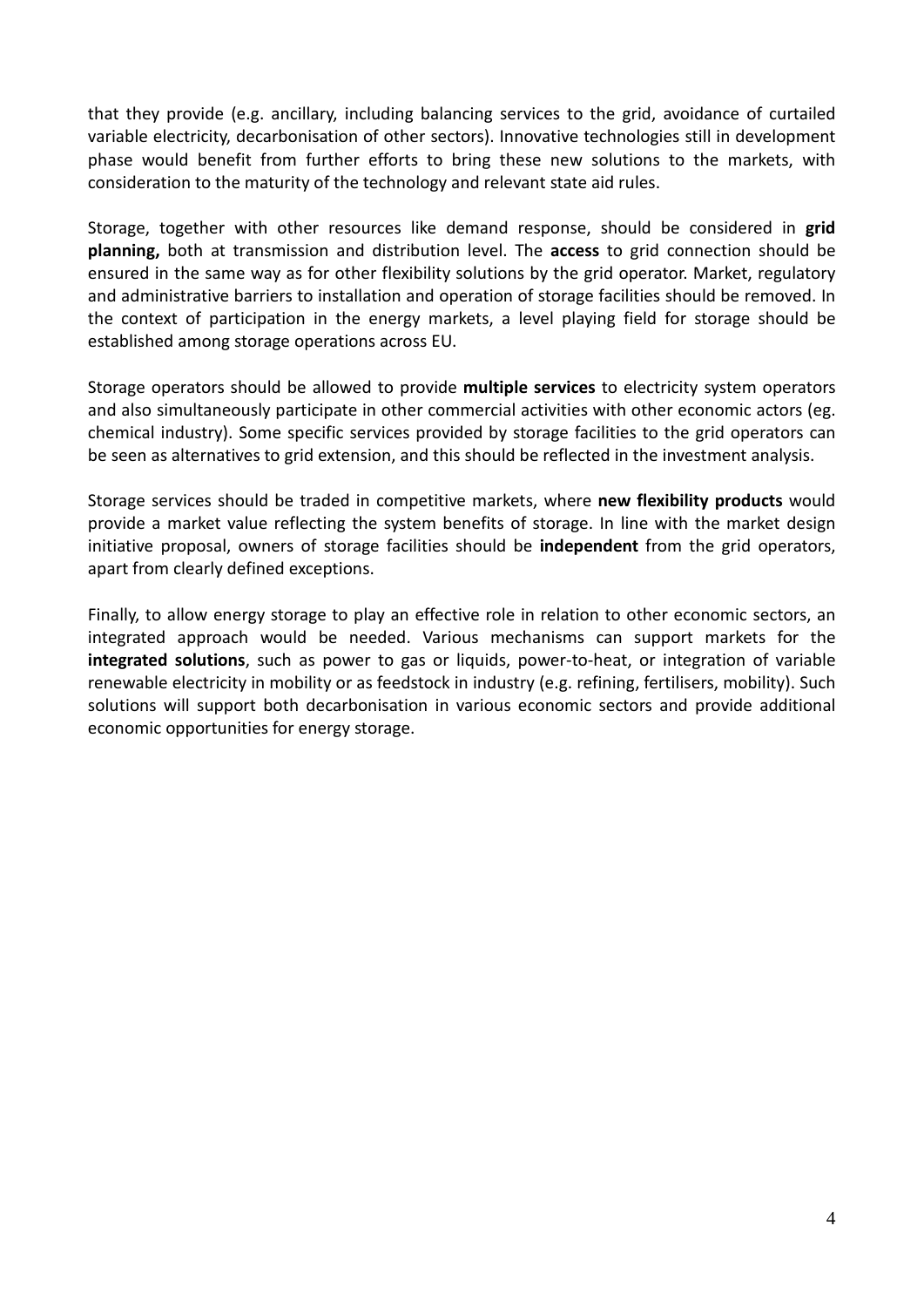# **Energy storage - the role of electricity**

# **1. The context and challenges for energy storage**

In the transition to a low carbon economy, the targets of at least 27% of RES, together with the proposed 30% target on energy efficiency and at least 40% reduction in greenhouse gas emissions by 2030 will be key drivers in achieving the Energy Union policy goals. Moving in this direction implies a higher share of variable renewable energy in electricity generation and further electrification of the energy system. The share of the renewable energy in the electricity sector is expected to increase from 27% today to close to 50% in 2030<sup>[1](#page-4-0)</sup>, with large quantities of variable RES. A cost-efficient integration of this amount of variable RES in the energy system will be key to a successful energy transition and economical operation of generation assets.

Energy storage has contributed to the operation of the electricity system already over decades, based on the technical and economic grounds of arbitrage, storing electricity<sup>[2](#page-4-1)</sup> during low electricity demand and releasing it back into the grid during high demand, typically over a daily cycle. Given that in the past the electricity generation mix relied almost exclusively on fossil fuels, nuclear and hydro, and variability of generation was not a major challenge, the necessity for energy storage was more limited and less economically attractive. The global installed capacity in electricity storage was estimated in 2014 in the range of 171 GW<sup>[3](#page-4-2)</sup>, approximately 2% of total generation capacities. Further, 16 GW of new storage capacity is announced or under construction globally. The main energy storage technology is pumped hydro storage (PHS), which counts for over 97% of the existing electricity storage capacity.

However, the situation is changing with the growing share of renewables in electricity generation, and this is particularly the case in Europe. It can also be an important element in neighbouring countries with large renewables development potential. In the future system energy storage will supplement demand response, smart grids and flexible generation. The new generation patterns change the requirements on storage facilities. At the same time these changes open up new opportunities to utilise energy storage, by linking electricity sector developments with decarbonisation efforts in industry and transport.

An improved regulatory framework as proposed under the market design initiative (MDI) could contribute to higher efficiency at energy system level, including storage and more efficient use of variable RES. Energy storage could simultaneously reduce the volatility of the electricity prices,

<span id="page-4-1"></span><span id="page-4-0"></span>

<sup>&</sup>lt;sup>1</sup> European Commission - Fact Sheet, http://europa.eu/rapid/press-release\_MEMO-15-5181\_en.htm<br><sup>2</sup> The reference to energy storage is defined in this document as in the MDI proposal: "Energy storage in the electricity system means the deferring of an amount of the energy that was generated to the moment of use, either as final energy or converted into another energy carrier."

<span id="page-4-2"></span><sup>&</sup>lt;sup>3</sup> DOE Global Energy Storage Database / Sandia National Laboratories,

<http://www.energystorageexchange.org/projects> , extracted 6 December 2016.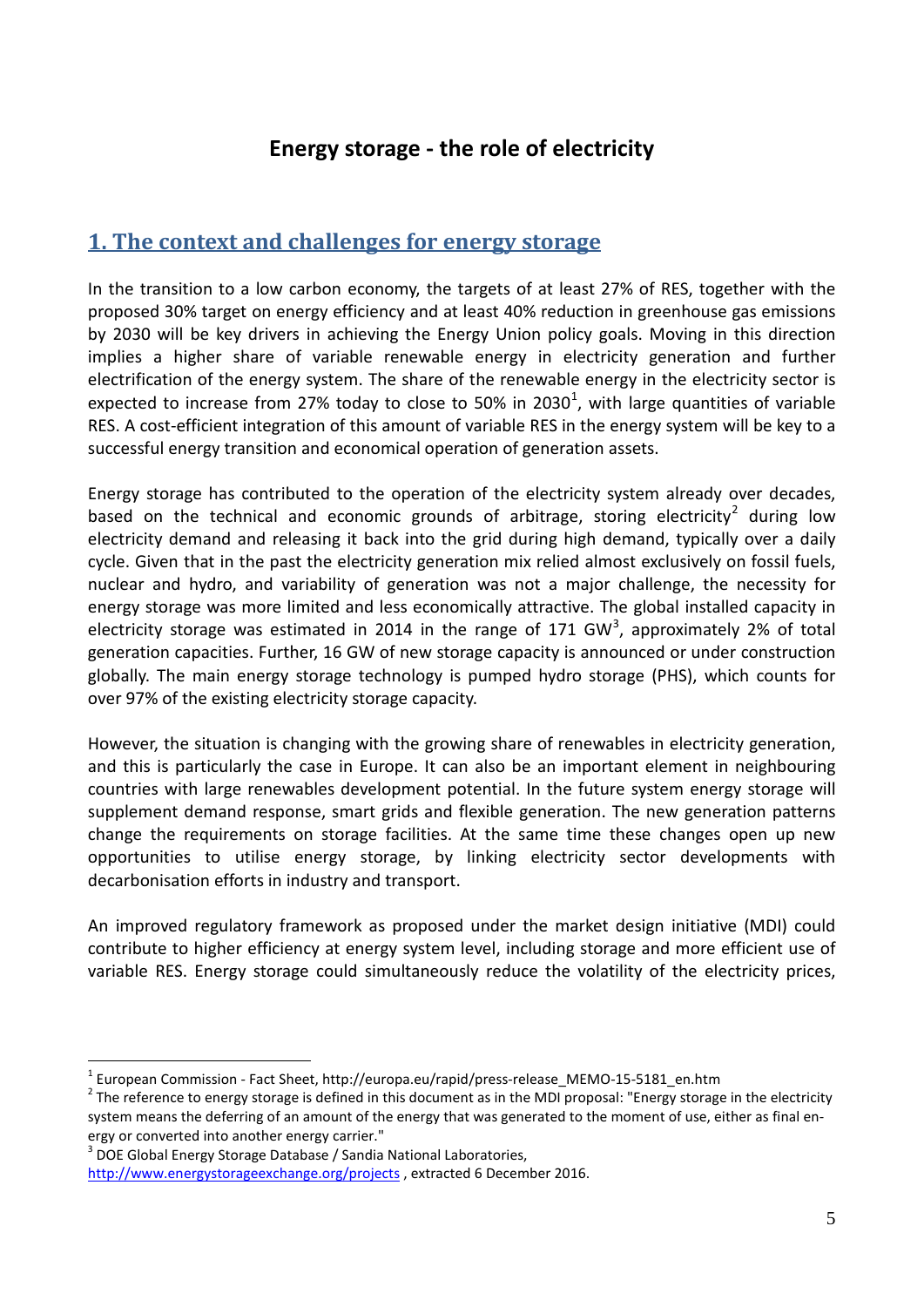reduce the cost of the electricity system<sup>[4](#page-5-0)</sup> and facilitate a higher share of variable RES in the energy system. The opportunities provided by energy storage are increasingly supported by the momentum in research and innovation making the European economy more competitive.

# **2. Energy storage - relevant energy system developments**

The main driver towards larger structural changes in the electricity system is the increasing variable renewable electricity generation. Renewable energy has been supported through policy, and its recent cost reduction brings it towards cost-competitiveness on the energy markets. The cost of renewable technologies have reduced significantly over the last few years<sup>[5](#page-5-1)</sup>, with a 80% reduction for solar panels (PV) between 2009-2015, and a 30-40% reduction for wind turbines in the same period. This has already made some RES electricity solutions cost-competitive, and reinforces the credibility of the projections regarding a central role for renewables in the new energy system.

# 2.1 Energy storage supporting the electricity generation profile of variable RES

A good mix of RES electricity (in particular of wind and solar) can in itself already contribute to a balanced operation over certain timeframes. This is becoming important with the growing share of variable RES. The typical **generation profile** of PV has a well-established daily cycle, with a peak around noon and low generation over the darker part of a day. In addition, varying cloud coverage can cause significant changes in electricity generation even over the course of minutes, which presents a specific challenge to the grid. However, the annual variation in PV generation is typically not in line with the annual consumption profile.

The annual profile of wind generation roughly matches the annual consumption profile in some geographical locations, with year-round and higher generation during the winter period. Wind generation fluctuates significantly over longer periods, typically over days or weeks, and needs to be balanced. Energy storage can ensure (i) effective operation of the grid, (ii) fast reaction times in case of rapid power drops or surges, and (iii) linking of various grid elements for a cost-effective balancing of variable RES over various timeframes.

# 2.2 Energy Storage enabling energy efficiency

Both distributed and centralised renewable electricity generation is expected to increase. Consumers will increasingly participate in the energy markets as 'prosumers', i.e. they generate electricity for their own use and rely on the electricity grid for the residual balance. To cope with the challenge of variability from distributed RES, consumers could choose between relying exclusively on the grid or combining grid with local storage solutions. The cost of the grid can be

<span id="page-5-0"></span> $4$  The "cost of the electricity system" refers to the total cost of the electricity system from generation to consumer, including the generation assets, the grid and other necessary equipment, and includes both capital cost and opera-

<span id="page-5-1"></span>tional cost.<br><sup>5</sup> International Renewable Energy Agency (2016), The Power to change: Solar and Wind cost reduction potential to 2025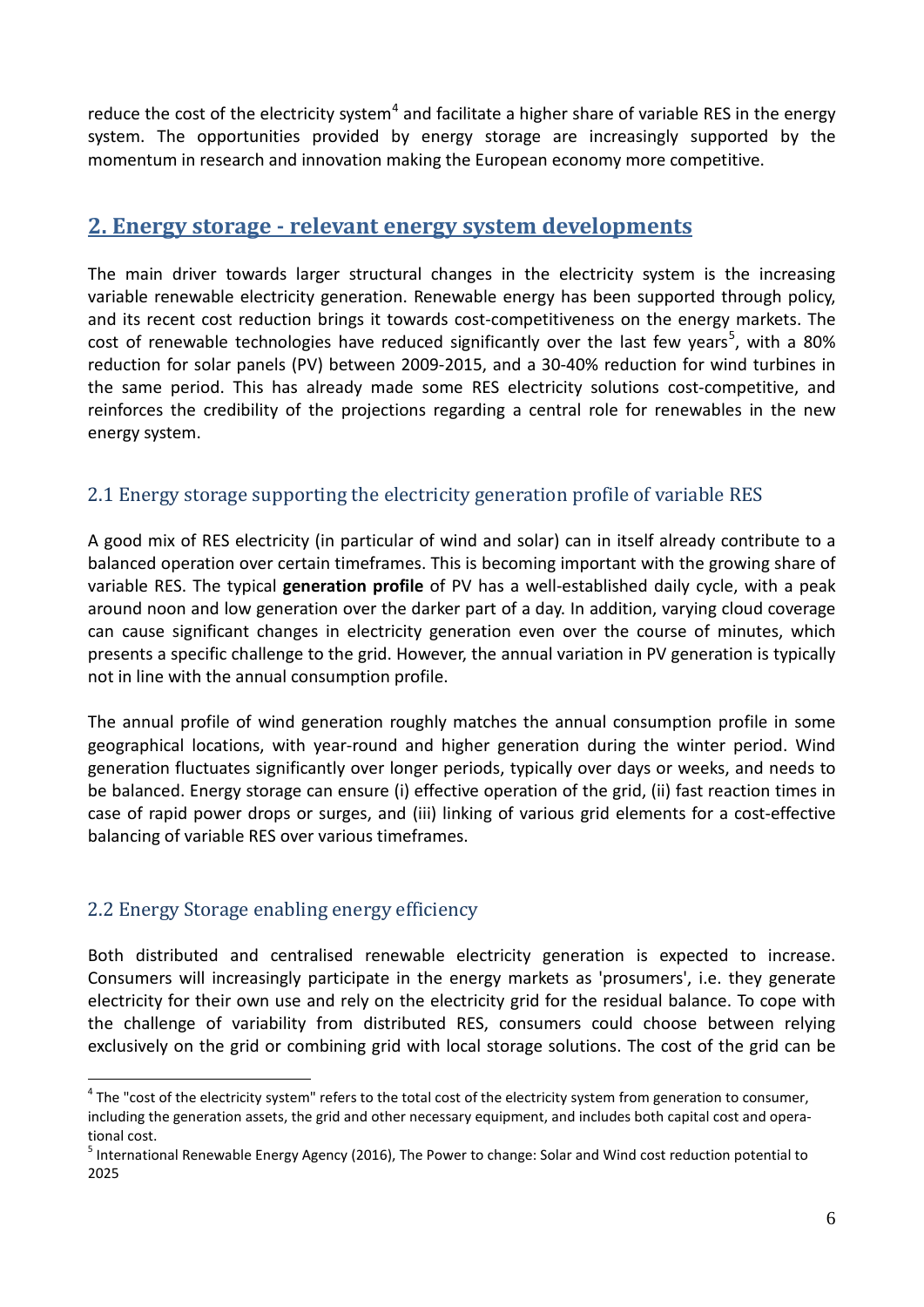optimised by using various technologies in addition to the copper cable. Energy storage could contribute to such cost-efficient use of all assets within the electricity system.

Energy **consumption patterns** could change relatively fast, with buildings shifting their energy consumption to electricity (ventilation, heating and cooling) and electromobility becoming more common. The general trend seems to be that there will be an increase in the electricity demand<sup>[6](#page-6-0)</sup>, and therefore the electricity system and buildings should be planned taking into account these new consumption patterns and the increasing share of variable RES. This planning should incorporate the use of new and innovative solutions that storage and sectorial integration brings, contributing to **energy efficiency gains at system level** and emission reductions. The transition period towards the new energy system should be seen as an opportunity to optimise the electricity system in line with new needs while adapting the existing grids. The transition will carry initial costs but good planning and innovative solutions in the new energy system will result in lower total cost of the system over time.

Energy storage brings benefits to the electricity system in a similar way as demand response, flexible generation and grid extension (including interconnections): it helps shave the peaks and provides flexibility solutions to market participants. Furthermore, storage can help reduce emissions from the conventional electricity generation: on the one hand by facilitating a more efficient use of the existing assets, on the other hand by reducing the carbon content of the fuels (e.g. blending of the natural gas with renewable hydrogen and synthetic methane).

Using renewable electricity and synthetic fuels in sectors like transport, agriculture or industry, is a viable pathway to decarbonise the energy system in a broader sense. For this **sectorial integration** to happen there is a need to link these different markets. This will bring benefits to the electricity sector, as every step towards the decarbonisation objectives will have an increasing marginal cost if all the flexibility has to be found within the electricity sector itself. Thanks to sectorial integration, some flexibility and storage solutions could come from thermal systems, gas infrastructures, industrial feedstock and agriculture (see Figure 1), while at the same time decarbonising those sectors where alternative carbon-reduction measures could be missing, limited or costly.

<span id="page-6-0"></span> $^6$  1. European Commission (2016), Impact assessment, COM(2016) 861 final: p.24: "Moreover, electricity demand will progressively reflect the increasing electrification of transport and heating. "; p.39: Table indicating increase from 3090 TWh in 2015 to 3397 TWh in 2030.

 <sup>2.</sup> European Commission (2014), A policy framework for climate and energy in the period from 2020 up to 2030, (COM(2014) 15), p.145; "Electricity demand rises 12% between 2010 and 2030, increasing further through 2050 (+32% on 2010).",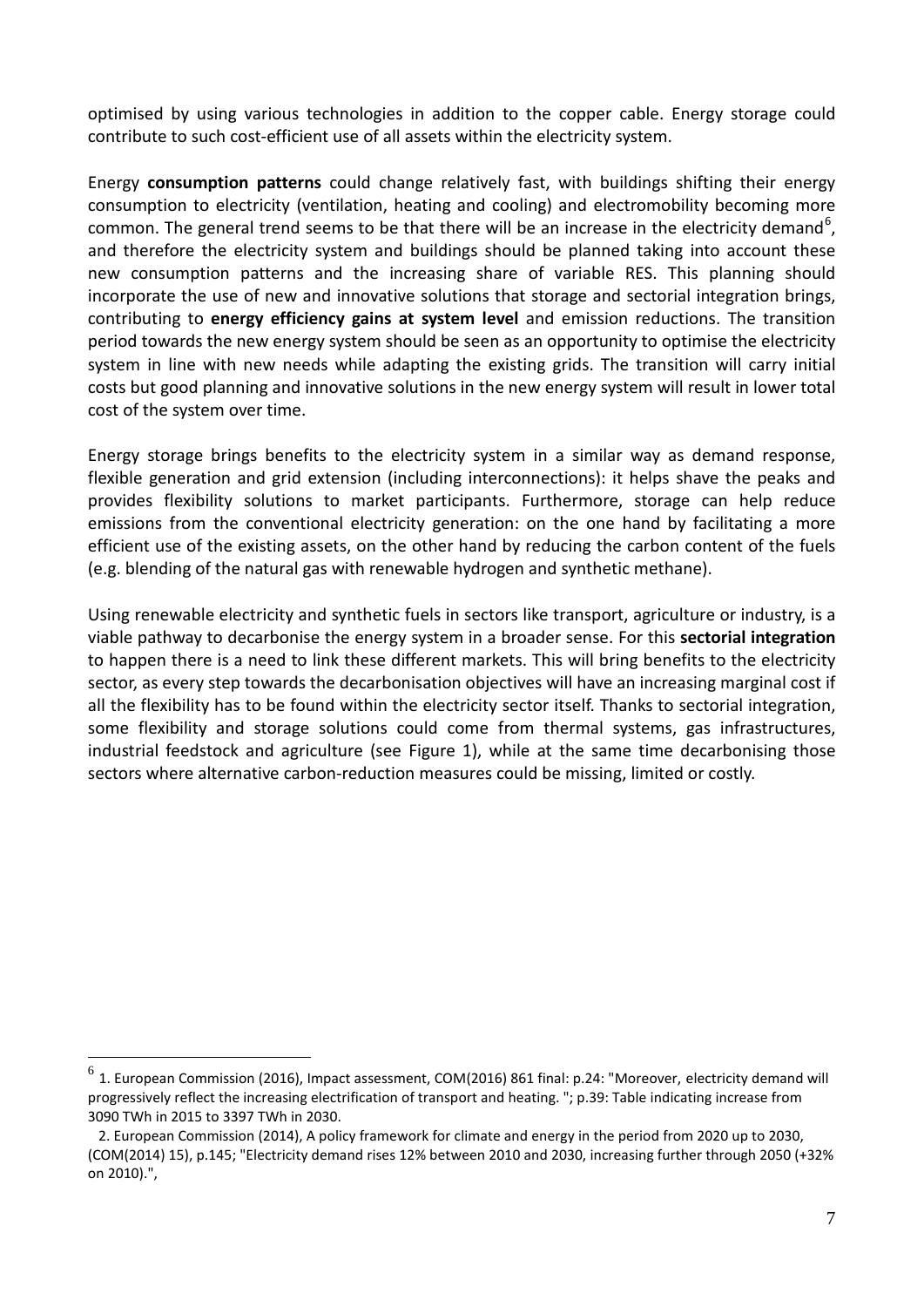

**Figure 1. Illustration of flexibility components in the electricity system.** 

Along with reductions in greenhouse gas (GHG) emissions and increased RES share targets, one of the key objectives within the Energy Union strategy<sup>[7](#page-7-0)</sup> is energy efficiency. "Energy efficiency first" is already applied in EU initiatives at the level of products, industry, transport and buildings. A broader approach regarding resource efficiency, putting together energy efficiency and RES measures, can provide synergies in the integrated operation of electricity, gas and heat networks.

# **3. Energy storage technologies**

Energy can be stored using several different technologies: mechanical, thermal, chemical, electrochemical and electrical (see figure 2). The most important functional characteristic of a storage technology is the combination of power and capacity. Together these establish the potential set of suitable applications for a specific storage technology. In addition, the speed of reaction (response time) of a storage technology is an increasingly important factor for the electricity system. These three characteristics, together with efficiency and cost have a direct impact on the business cases through the revenue that the storage can generate on the markets through services and benefits.

<span id="page-7-0"></span> $7$  European Commission (2015), A framework strategy for a resilient energy union with a forward-looking climate change policy, COM(2015) 80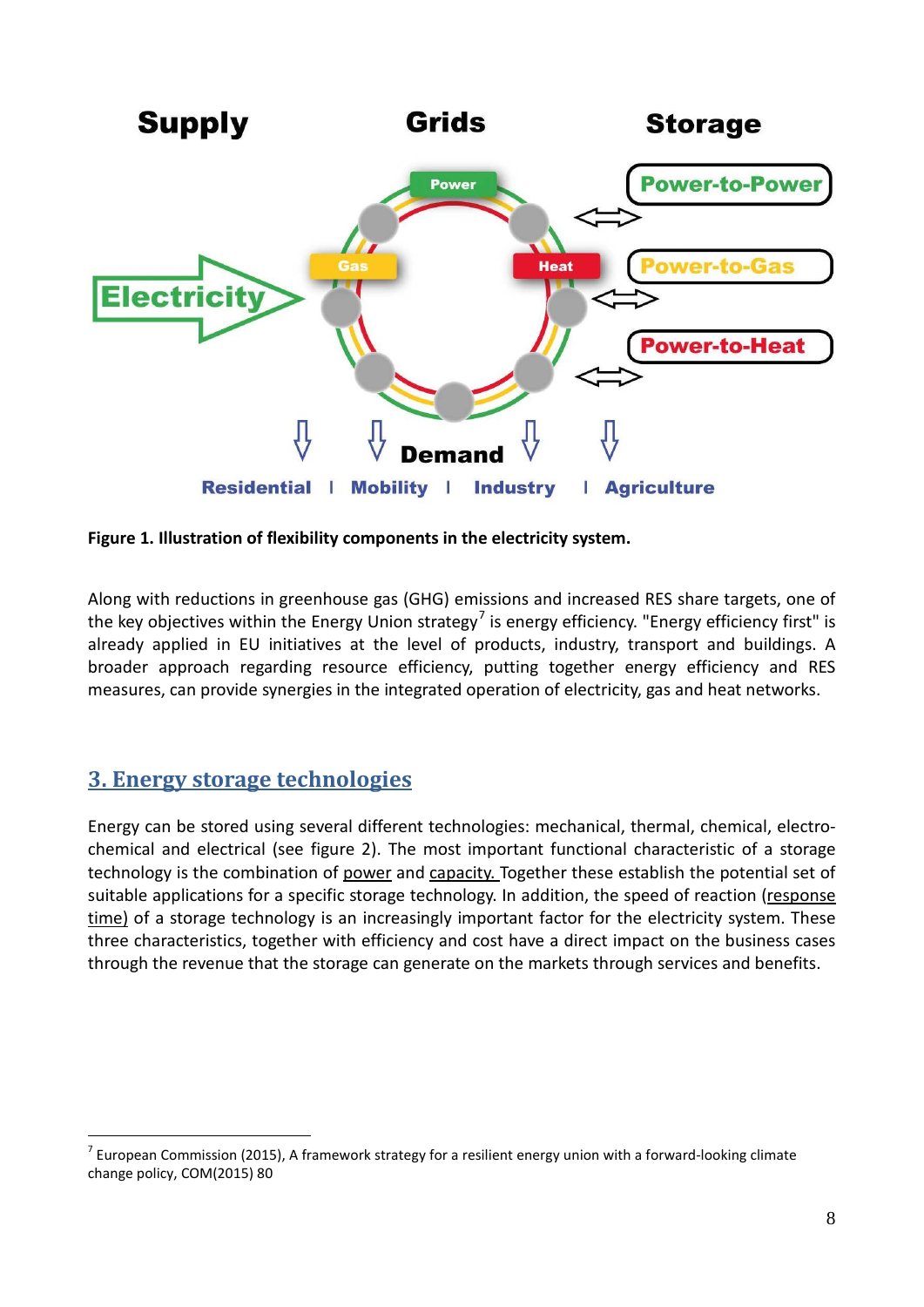

CAES = Compressed Air Energy Storage; LAES = Liquid Air Energy Storage; SNG = Synthetic Natural Gas. **Figure 2. Example of energy storage types** (source: World Energy Council)

Many methods to store energy exist. A selection of the main energy storage technologies**[8](#page-8-0)** is presented below:

- 1) Mechanical storage technologies store energy in various forms of kinetic and/or potential energy:
	- a) Pumped hydro storage (PHS) is the most mature technology, and accounts for a major share of storage capacity globally (around 97%). The response time for pumped hydro systems varies, with the older facilities having slower response times and the most modern facilities being able to respond within seconds.
	- b) Compressed air energy storage (CAES) uses electricity to compress air which is then stored either in underground caverns or above-ground vessels. The stored air is then expanded through turbines to generate electricity again. In adiabatic CAES systems the heat generated during compression is stored to be used at the expansion. The characteristics of CAES are similar to PHS, although CAES is a recent application and only two facilities are currently in operation.
	- c) A variant of air-based storage is liquid air energy storage (LAES), which uses electricity to drive an air liquefier to produce liquid air which is then stored in insulated vessels. The stored air is then vaporised and expanded through turbines to generate electricity again.

<span id="page-8-0"></span><sup>&</sup>lt;sup>8</sup> World Energy Council (2016), E-storage: Shifting from cost to value, wind and solar applications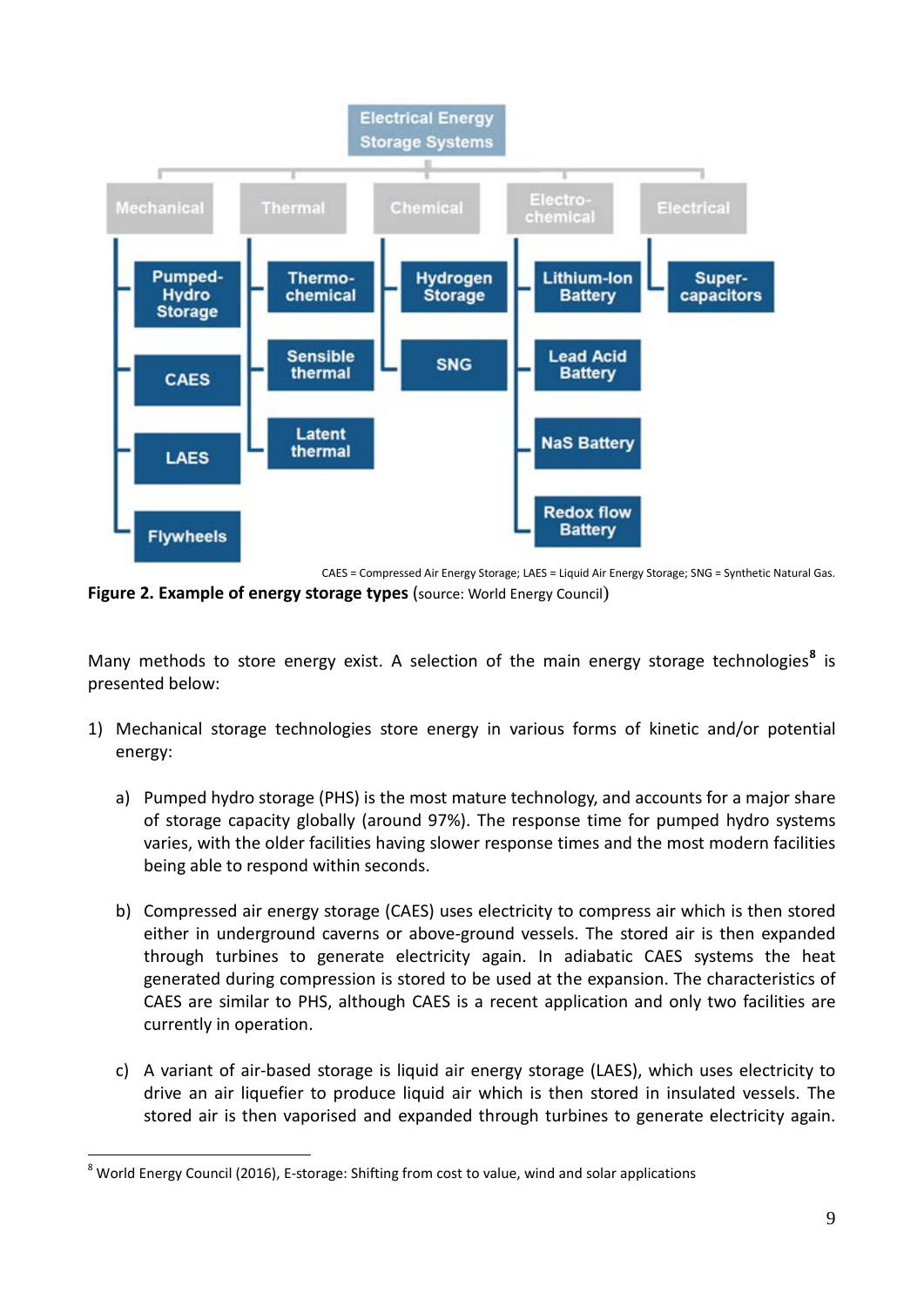This technology is currently at the level of pre-commercial demonstration. Viable efficiencies may require coupling with heat or cold applications;

- d) Flywheels store electrical energy as kinetic energy by increasing the rotational speed of a disc rotor on its axis. Flywheels have a very short response time, usually in the order of milliseconds to seconds making them suitable for frequency control.
- 2) Thermal storages convert electricity to heat, which is then stored in various types of materials. Thermal storages can use resistive heating or heat pumps/engines to convert electrical energy to heat. This heat is then converted back to electricity through steam turbines. Heat could also come from cogeneration plants. Thermal storage can have large capacity and fast response time, while the retrieval response time is similar to the conventional steam turbines:
	- a) Thermo-chemical storage uses a chemical which can store heat through changes in its chemical bonds. The initial chemical is heated, which alters the chemical bonds and absorbs the energy in the heat. The chemical can then be "discharged" through a reversed chemical reaction which results in heat. This heat is then used to generate steam for reelectrification. The chemical is typically some kind of salt that can be hydrated.
	- b) Sensible thermal storage relies on changing the temperature of a storage medium. This can be water, rock, earth, or anything else that can be heated and which returns a large share of the initial energy when cooled while it generate steam for re-electrification purposes.
	- c) Latent thermal storage relies on melting or crystallisation of a material (e.g. paraffin) to store heat. The materials in this application have a higher storage capacity within a small temperature range compared to sensible thermal storage materials.
- 3) Chemical storage can provide storage services over various timeframes, depending on the specific application. Chemical storage allows cost-effective separation of the power and the energy components in an energy storage application. This allows for easier adaptation to the changing storage needs over time. The characteristics of chemical storage technologies can also support the linking of economic sectors, and the integration of heat, gas and electricity infrastructure. Chemical storage is mostly based on hydrogen production, at least as a first step. The hydrogen produced can be further processed according to the needs of, for example, ammonia, methane or methanol, or other chemicals used in industry. When the hydrogen is further processed to methane, it is commonly called synthetic natural gas (SNG), as methane is the main energy carrying content in natural gas. In such cases, carbon may come from CO2 captured from large combustion plants such as power stations or industrial facilities.

Modern electrolysers (i.e. units where electricity splits water into hydrogen and oxygen through the process called electrolysis) used for hydrogen production have fast response time and are currently installed in multi-megawatt sizes. The produced hydrogen can be stored in a variety of ways, from small cylinders or tanks to large underground storage facilities. The hydrogen and derived chemicals produced could fuel gas turbines, fuel cells or combustion engines to generate electricity, or used as feedstock in industrial chemical processes.

4) Batteries are a group of electro-chemical storage solutions. Their characteristics depend on the specific battery technology that is applied. Batteries are generally suitable for relatively short duration of storage, and they have in most cases very fast response times (see Figure 3). Batteries are therefore especially suitable for medium or low-voltage distribution networks.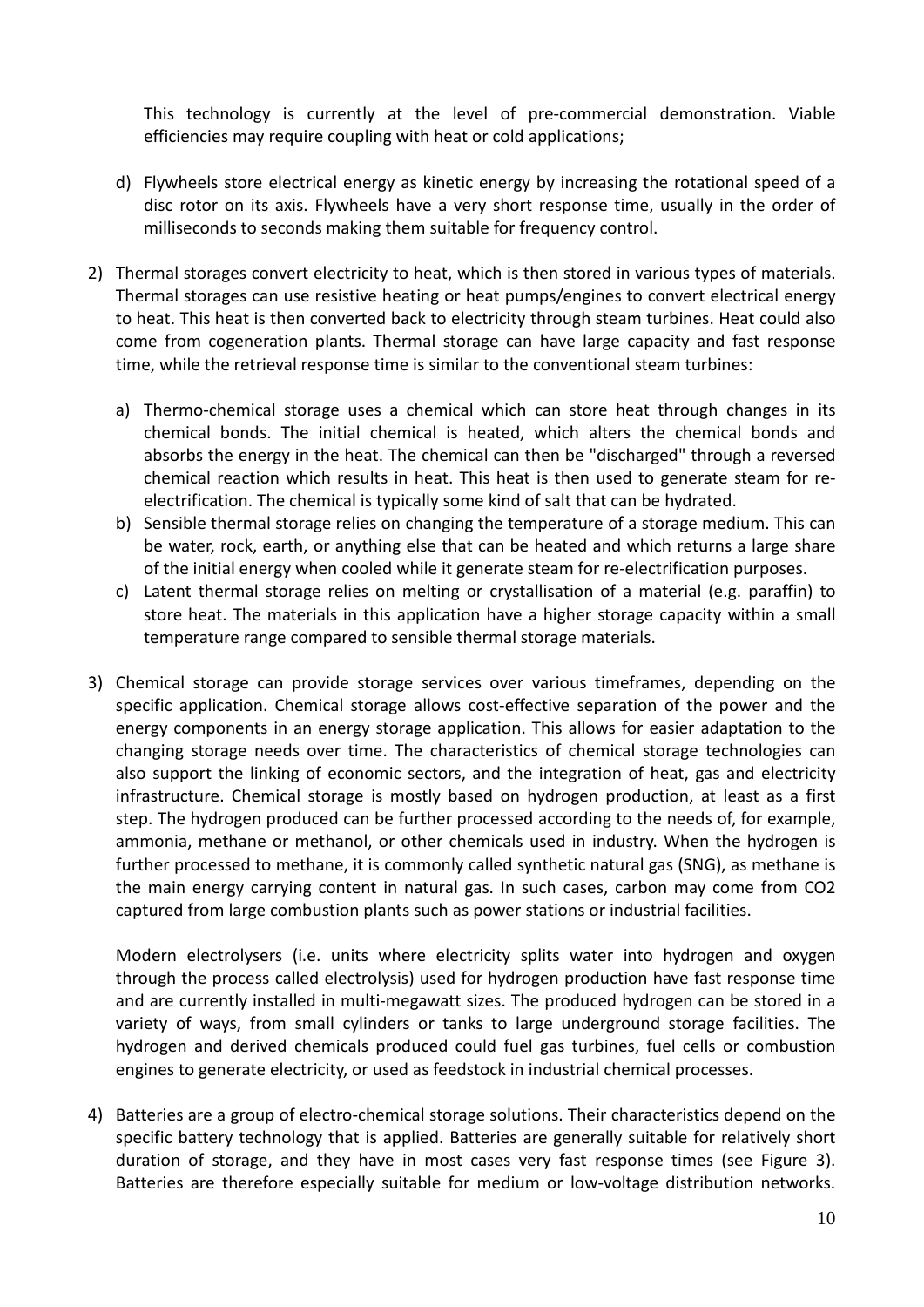Below the main characteristics of a few different battery types are presented:

- a) Lithium-ion (Li-ion) batteries are emerging as one of the fastest growing battery technologies for grid applications. They have significantly benefited from RD&D investment aimed at commercialising their use in the electronics and transport applications. They are presently deployed globally in a variety of applications, from small scale distributed systems (1-10 kilowatt) to large fast-responding systems for frequency services and energy time shifting (1-50 megawatt).
- b) Lead-acid batteries are a simple solution, where lead plates are suspended in sulphuric acid electrolyte, which can be charged and discharged. This is one of the cheapest and oldest battery technologies, and is used in, for example, car starter batteries. The competitiveness of lead acid batteries for electricity system purposes is limited by their lower energy density and shorter lifetime compared to other batteries, such as Li-ion batteries.
- c) Sodium sulphur (NaS) batteries are deemed to be a commercial technology with several grid applications. This battery is attractive due to its long discharge times, quick response capability and high cycle life. The combination of some safety issues and lack of diversified supply chain has somewhat slowed its global uptake.
- d) New chemistries and structures are being researched and developed to reach performance and cost reduction beyond those possible with the above technologies. New chemistries are investigated for electrodes and electrolytes, and further developments include nanostructures and electronics for grid interfaces.
- e) A flow battery<sup>[9](#page-10-0)</sup> is a type of rechargeable battery where rechargeability is provided by two chemical components dissolved in liquids contained within the system and most commonly separated by a membrane. Different classes of flow cells (batteries) have been developed, including redox, hybrid and membraneless. The fundamental difference between conventional batteries and flow cells is that energy is stored as the electrode material in conventional batteries but as the electrolyte in flow cells. This battery type has similar characteristics to chemical storage, where the power and energy components can easily be varied separately.
- 5) Super capacitors are advanced capacitors that have higher energy storage capacity than conventional capacitors, and are able to discharge over longer time periods. They are able to respond very quickly through both charge and discharge cycles, and provide a high power output over a very short response time. This is the only pure electrical storage technology.

Superconducting electromagnetic storage (SMES) systems store energy in the magnetic field created by the flow of direct current in a superconducting coil. They are used to enhance power quality, but do not currently see widespread use due to cost.

<span id="page-10-0"></span><sup>&</sup>lt;sup>9</sup> Energy Storage Association (ESA) - [http://energystorage.org](http://energystorage.org/)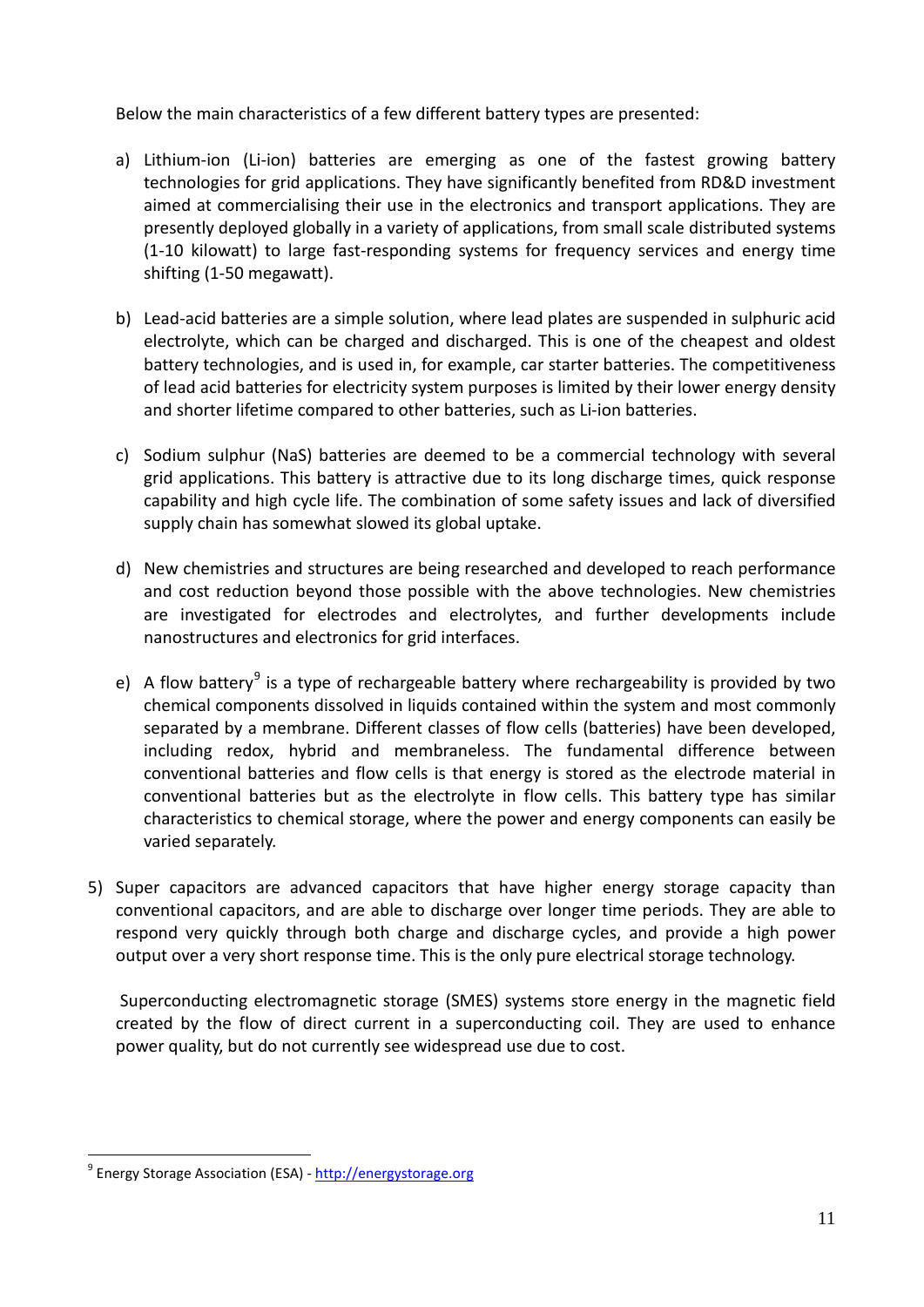

**Figure 3. Available storage technologies, their capacity and discharge time.**

#### 3.1 Storage characteristics for the market – Capacity, power and response time

The main technical characteristics of a storage facility are capacity, power and response time. Figure 3 illustrates the typical technologies applied depending on the needed storage capacity and discharge time. The minimum discharge time is equal to the capacity divided by maximum power rating. The practical market based application of energy storage highlights also the importance of the location in the electricity grid.

The challenge of the longer time-frame variations also has a direct impact on the choice of storage technologies. Conventional large-scale storage can typically store electricity for some hours. Extending the storage time comes with an decreasing marginal revenue for each additional unit of capacity and time, due to fewer annual cycles for the additional capacity. This limits the profitability of these storage facilities and emphasises the need for a variety of storage solutions along with the existing capacities in the new energy system. A broader range of flexibility products and services will need to be defined and tendered in the market, with particular focus on the extreme requirements: the very short term flexibility and the long term flexibility. Chemical storage and innovative sectorial integration could absorb almost all excess variable RES even in a high variable RES scenario<sup>[10](#page-11-0)</sup> and cover large shares of the longer term flexibility needs in the new electricity system. Meanwhile batteries and even electronics linked to wind and PV are becoming more suitable for the short term needs. Furthermore, several of the storage technologies illustrated in Figure 3 are suited for providing grid services with a response time of seconds (e.g. batteries, CAES, H2, etc.) even if their main application area is usually developed along the indicated discharge time.

<span id="page-11-0"></span><sup>&</sup>lt;sup>10</sup> Fuel Cells and Hydrogen Joint Undertaking (2015), Commercialisation of Energy Storage in Europe. <http://www.fch.europa.eu/publications/commercialisation-energy-storage-europe>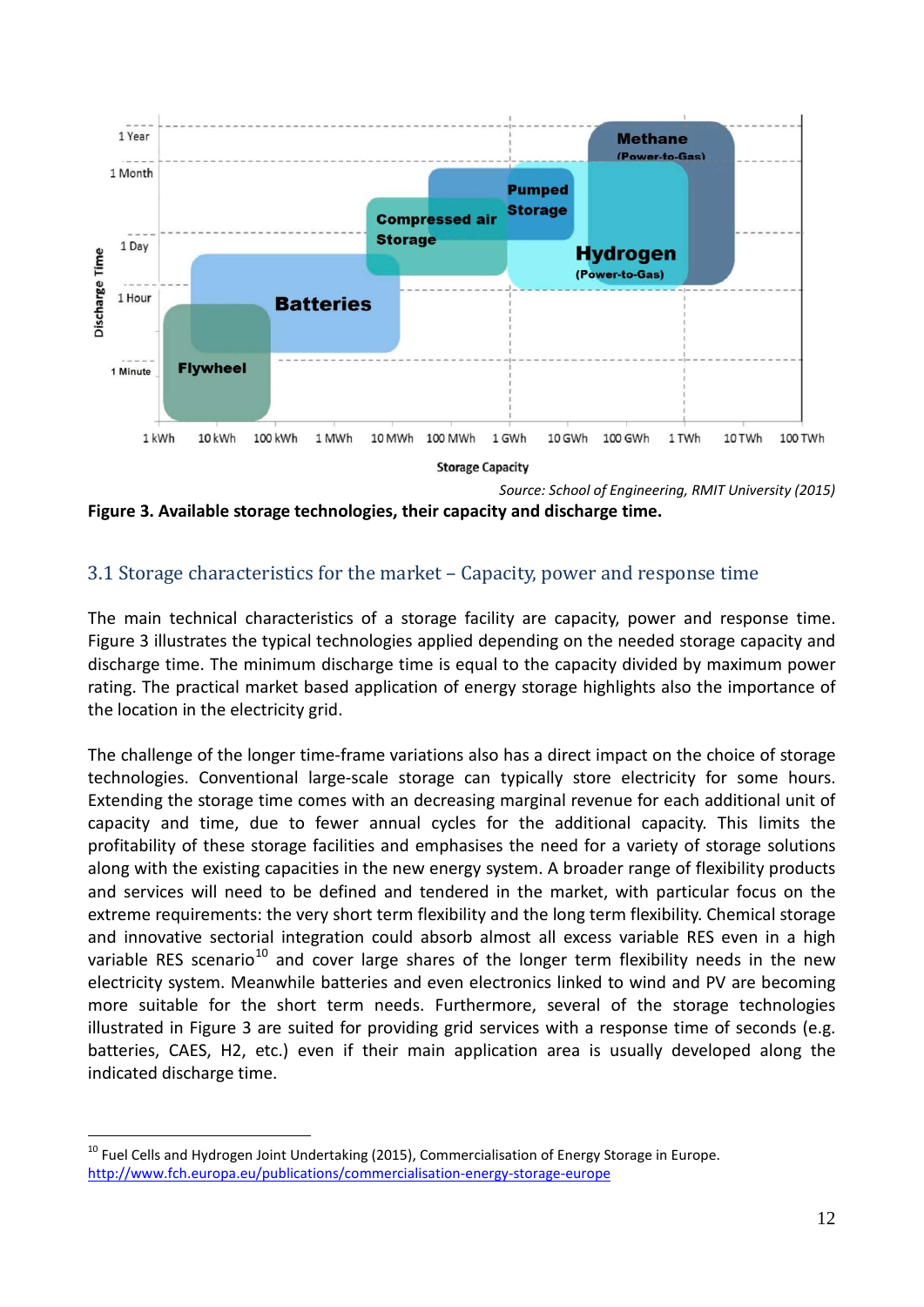#### 3.2 Storage characteristics for the market – the location

The introduction of new storage solutions into the market brings new possibilities to store energy at different locations and connected at different levels of the electricity grid. Storage facilities can be located with the consumer, with the generator or at the transmission or distribution grid level. The location of storage will impact the business case through market aspects and technology choice. Furthermore, energy storage activity is governed by a specific set of regulations relevant to the location of the storage activity.

Distributed generation can be coupled with distributed storage at consumer level. This allows the consumer to participate more actively in the market and increase the share of consumption of selfproduced electricity. Such storage facilities behind the electricity meter will form a part of the consumer's installation.

Centralised storage could be connected to the grid or located close to the generator. It could enable large renewable producers to support their contractual commitments within the electricity market, including any balancing obligation.

#### 3.3 The role of innovation and cost of technology

While energy storage has an important potential contribution to the European energy system, further cost decrease and efficiency improvement of storage technologies are needed to strengthen the business case for storage and to support a timely deployment required by the energy transition. Important investment in innovation is needed to pursue the rapid reduction in costs that have been gained over the last 10 years, both for storage technologies and for the related manufacturing technologies. Developing affordable and integrated energy storage solutions is highlighted as a priority to facilitate and enable the transition to a low-carbon energy system based largely on renewables.<sup>[11](#page-12-0)</sup>

Energy storage operators could contribute to a cost-efficient energy system by providing several services, which could also form the business cases for storage applications. In the European Strategic Technology Plan (SET Plan) a key driver is to provide the energy system with the necessary flexibility to incorporate variable renewables. Storage is addressed in a broad sense, including batteries, pumped hydro, power-to-heat, power-to-gas/fuel concepts, etc. and in complement with other flexibility options. The main indicator for the technological development focuses on cost reduction by 2030. The reduction is expected to be in the range of 50% to 70%, depending on the technology.

The forecasts of the expected battery cost development indicate that the battery costs are expected to decrease significantly towards 2030. Manufacturing costs are reducing due to innovation and economies of scale. The recent cost reduction is significant, with a drop of 70% from 2007 to 2014<sup>12</sup>. Another reduction of 70% is forecasted towards 2030<sup>[13](#page-12-2)</sup> (graph 1).

<span id="page-12-0"></span><sup>&</sup>lt;sup>11</sup> European Commission (2016), Accelerating Clean Energy Innovation, COM(2016) 763<br><sup>12</sup> [Björn Nykvist](http://www.nature.com/nclimate/journal/v5/n4/abs/nclimate2564.html#auth-1) [& Måns Nilsson](http://www.nature.com/nclimate/journal/v5/n4/abs/nclimate2564.html#auth-2) (2015), Rapidly falling costs of battery packs for electric vehicles, *Nature Climate* 

<span id="page-12-2"></span><span id="page-12-1"></span>*Change* 5,329–332<br><sup>13</sup> Fuel Cells and Hydrogen Joint Undertaking (2015), Commercialisation of Energy Storage in Europe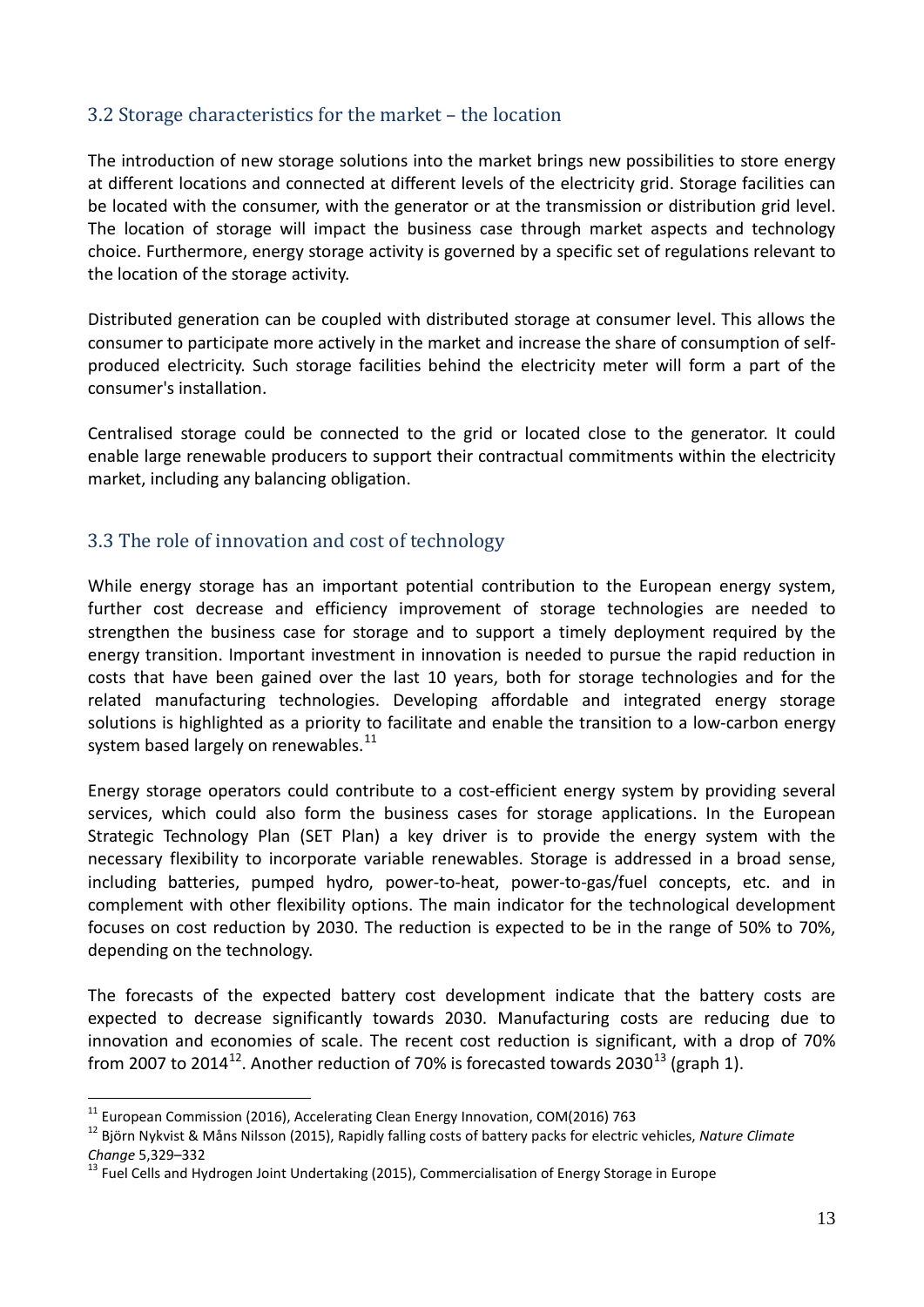

*Source: Nature Climate Change 5, 329–332 (2015)* 

**Graph 1. The cost evolution of vehicle batteries.**

The trend of cost reduction is particularly noticeable for some recently developed mature technologies such as Li-ion, NaS and flow batteries (see table 1). New battery chemistries will also improve efficiency and lifecycle.

Under the Integrated SET Plan Action 7, focused on batteries, an all-encompassing research and innovation (R&I) objective aims at developing and demonstrating (i) technologies, (ii) manufacturing processes, (iii) science-based standards and regulations, (iv) increased performance and safety and (v) reduced overall cost of battery systems used for storage purposes in the automotive and other sectors. Detailed targets for costs and performance in both 2020 and 2030 have been specified as scientific targets in the framework of the research and innovation program. For automotive batteries some of the key targets for 2030 are: (i) gravimetric energy density above 250 watt-hours per kilogram (Wh/kg) at pack level, (ii) a battery pack cost of EUR 75 per kilowatthour (kWh) and (iii) a battery cell production in EU of 50 GWh/year. For stationary batteries the key targets for 2030 are (i) an energy storage system based on a high-efficiency (>90%) battery with cost below EUR 150/kWh (for a 100kW reference system) and (ii) a lifetime of thousands of cycles. Given the importance of advancements in battery technologies for mobile applications, the EC is prioritising its R&I efforts in this domain.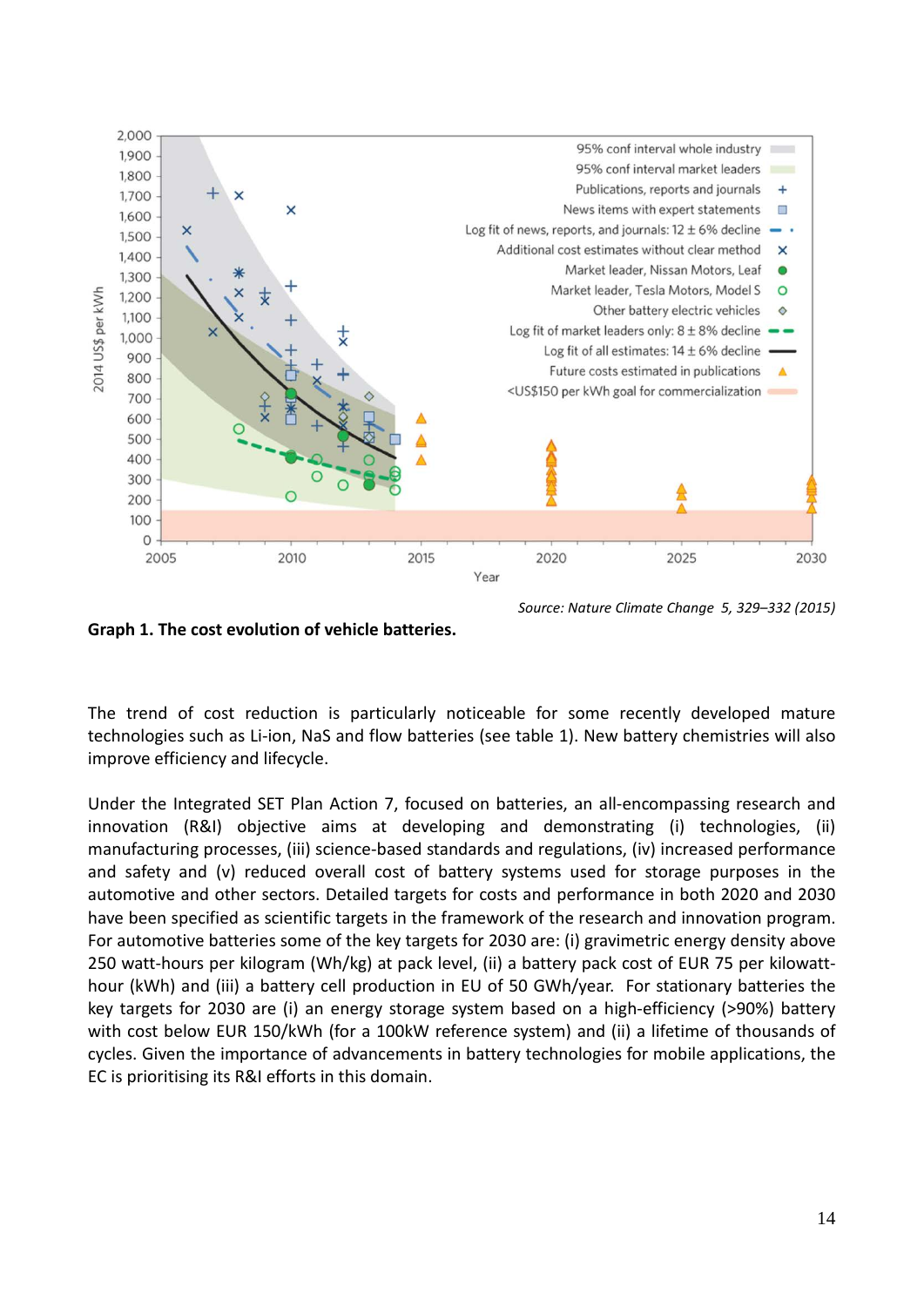|                  | Power-intensive application example<br>(1 h of storage) |      |      |      | Energy-intensive application example<br>(8 hrs of storage) |      |      |      | Long-term storage<br>(2,000 hrs of storage) |
|------------------|---------------------------------------------------------|------|------|------|------------------------------------------------------------|------|------|------|---------------------------------------------|
|                  | 2013                                                    |      | 2030 |      | 2013                                                       |      | 2030 |      | 2030                                        |
|                  | Low                                                     | High | Low  | High | Low                                                        | High | Low  | High | Low                                         |
| Li-ion           | 138                                                     | 573  | 38   | 106  | 181                                                        | 754  | 76   | 218  | 1,000s                                      |
| <b>NaS</b>       | r/a                                                     | n/a  | n/a  | n/a  | 196                                                        | 269  | 42   | 68   | 1,000s                                      |
| Flow-V           | 155                                                     | 238  | 57   | 97   | 148                                                        | 239  | 50   | 96   | 1,000s                                      |
| Lead             | 211                                                     | 379  | 59   | 110  | 114                                                        | 262  | 39   | 98   | 1,000s                                      |
| CAES-A           | 27                                                      | n/a  | 19   | n/a  | 49                                                         | n/a  | 37   | n/a  | 1,000s                                      |
| LAES-A           | 40                                                      | 82   | 32   | 66   | 71                                                         | 166  | 57   | 133  | 1,000s                                      |
| <b>PHES</b>      | 18                                                      | 28   | 18   | 28   | 24                                                         | 42   | 24   | 42   | >400                                        |
| P <sub>2PH</sub> |                                                         | 140  |      |      |                                                            |      |      |      |                                             |

*Source: Fuel Cells and Hydrogen Joint Undertaking (2015), Commercialisation of Energy Storage in Europe*

#### **Table 1. The levelised cost of electricity storage for different timeframes (€/MWh).**

Pumped hydro storage (PHS) is the most mature technology and has competitive costs for most of the current storage needs. The availability of adequate additional sites for PHS development is extremely limited, but development of low-head solutions might open up new possibilities. However, only limited improvements are expected over the timeframe presented in table 1. PHS will increasingly be used in conjunction with other storage and flexibility solutions.

Compressed air and liquid air technologies will become cheaper on system level as some of the ongoing development work becomes technically mature. By 2030 compressed air is expected to have a short term storage cost and capacity similar to PHS, but will also be challenged by the lack of available sites to be economically competitive. The best efficiencies for these solutions will be reached when combined with other heating/cooling applications.

Technology improvements and cost reductions in chemical energy storage, mainly in hydrogen, follows significant improvements of electrolyser technologies. At the same time the energy efficiency improvements of fuel cells and conventional (thermal) power generation technologies also contribute to the benefits in the case of re-electrification linked to hydrogen energy storage. The cost of large-scale long-term storage of hydrogen (and related chemicals) is already very low, especially in underground caverns, making it the most cost-efficient technology for long-term storage. This longer storage timeframe reflects also the potential for cost-efficient sectorial integration.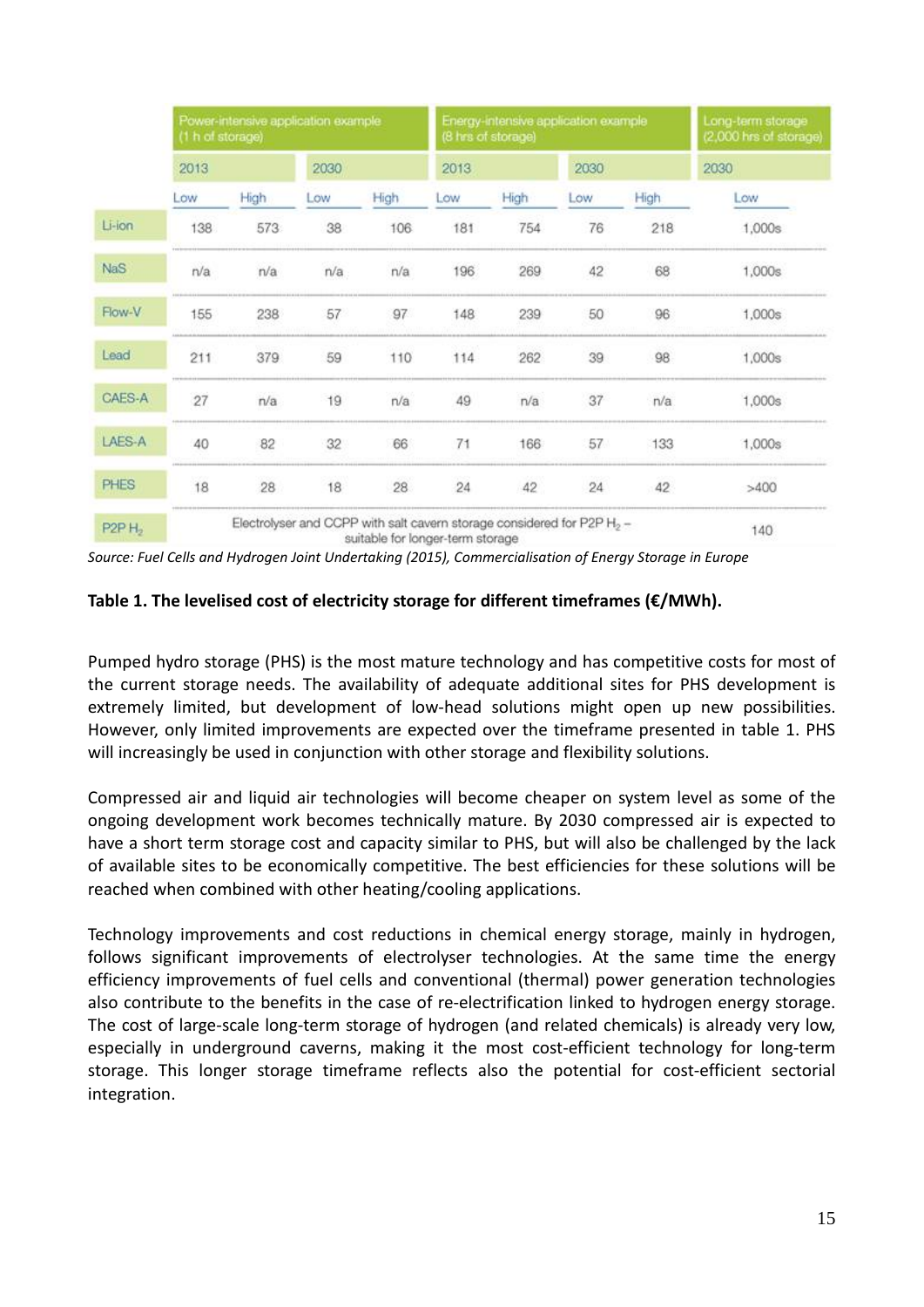The European Union is financing R&I through the Horizon2020 programme and the EU cohesion policy funds<sup>[14](#page-15-0)</sup> in the period 2014-2020, with close to EUR 100mililon committed to storage projects from Horizon 2020. Energy storage is included amongst the priority actions of the SET plan. The projects address a wide range of technologies from LAES to secondary use of electric vehicle batteries for stationary applications and thermal energy storage. The predecessor to H2020, the Seventh Framework Programme (FP7), funded storage activities with EUR 75million over the period 2007-2013. Funding was provided to one successful demonstration project, the INGRID project storing hydrogen in solid state storage. In addition the Fuel Cells and Hydrogen Joint Undertaking (FCH JU)<sup>[15](#page-15-1)</sup> is also financing hydrogen related energy storage projects out of its EUR 100 million annual budget.

R&I will continue to lower costs and develop new solutions for energy storage, contributing to a competitive advantage for EU. There are various studies estimating the needs, potential and economic benefits for energy storage at the level of a country (e.g. UK)  $^{16}$  $^{16}$  $^{16}$  . The European Commission is developing a new energy system model – METIS<sup>[17](#page-15-3)</sup> – able to simulate on an hourly basis the operation of both the energy systems and the energy markets, particularly useful for the planning of more renewable energy as well as the needed storage. Through more analysis on the economics and the markets it will be possible to better postion energy storage in the new energy system.

# **4. Regulatory framework and markets for energy storage**

Energy storage has not yet developed its full potential in the energy markets. This is because, on the one hand some of the technologies were not widely developed, and on the other hand the regulatory framework was not in place to accommodate new flexible solutions. Support for electricity generation, regulated prices and green fees have impacted on the development of energy storage. Furthermore, energy storage faced many different regulatory frameworks across Member States, with market inefficiency as a result of this fragmentation. There is no consistency amongst the Member States on the way storage is treated in the energy system. For instance in several countries storage facilities pay grid fees both as consumer and producer, in other countries only as producer, or they have other special regimes. In some cases, by reducing administrative burdens and enabling non-discriminatory grid access for energy storage, the overall cost of the electricity system would be reduced. The new legislative proposals for market design in the context of the Clean energy for all Europeans package<sup>[18](#page-15-4)</sup> support the cost-efficient use of energy storage solutions, covering energy markets aspects, the regulatory framework, system planning and specific technical aspects.

<span id="page-15-0"></span><sup>&</sup>lt;sup>14</sup> Cohesion policy funds are the European Regional Development Fund (ERDF); European Social Fund (ESF); Cohesion Fund (CF).

<span id="page-15-1"></span><sup>&</sup>lt;sup>15</sup> The Fuel Cells and Hydrogen Joint Undertaking (FCH JU) is a public private partnership supporting research, technological development and demonstration (RTD) activities in fuel cell and hydrogen energy technologies in Europe. The three members of the FCH JU are the European Commission, fuel cell and hydrogen industry grouping and the research community.<br><sup>16</sup> Energy Futures Lab, Imperial College London (2012), Strategic Assessment of the Role and Value of Energy Storage

<span id="page-15-2"></span>in the UK<br><sup>17</sup> https://ec.europa.eu/energy/sites/ener/files/documents/overview\_metis\_v1.2.1.pdf

<span id="page-15-3"></span>

<span id="page-15-4"></span><sup>&</sup>lt;sup>18</sup> https://ec.europa.eu/energy/en/news/commission-proposes-new-rules-consumer-centred-clean-energy-transition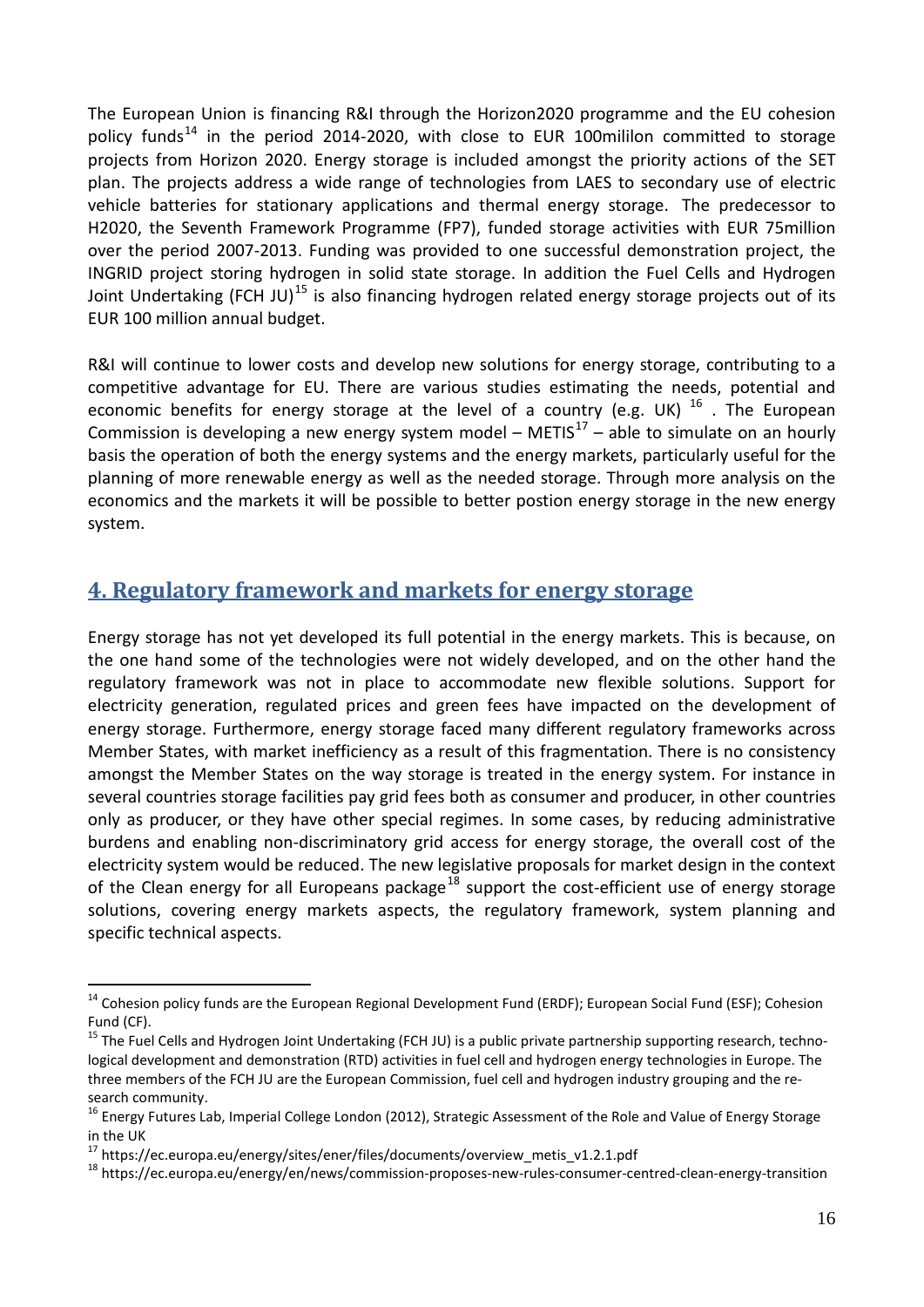So far the option of energy storage has not always been sufficiently considered in the context of electricity **system planning**. The MDI is addressing this issue by especially referring to storage as an element in distribution system planning.

The MDI proposal also comes with a number of more general provisions that would be beneficial for energy storage. Improved cross-border trading and shorter trading timeframes will better reward the flexibility provided by storage. The proposed dynamic pricing contracts should further improve the market for energy storage. Similarly, the right of consumers to produce and consume their own electricity might lead to an increase in demand for storage services and small-scale storage solutions. In addition, the recognition and support of aggregators should encourage a broader and more efficient use of storage facilities. Storage could also possibly benefit from participating in capacity markets and providing decarbonised back-up capacities. These could be achieved in the context of increasing share of renewable electricity, which remain the main driver for energy storage. The improved cost and performance of energy storage should also increase its use for ancillary services and balancing. Furthermore, early storage business cases could possibly be found in the intraday market where trading volumes are much higher and will increase with RES penetration.

#### 4.1 Storage within the electricity system

Storage within the electricity system covers all power-to-power solutions, including batteries, pumped hydro and compressed air energy storage. It also covers power-to-hydrogen when the produced hydrogen is used for re-electrification. These storage facilities should operate in the electricity markets on a competitive basis within the regulatory framework provided by the MDI proposal.

The lack of a clear **definition** for energy storage in the regulatory framework resulted lack of coherence in the classification of storage facilities into generation and/or consumption<sup>[19](#page-16-0)</sup> across Member States. This situation is being addressed in the MDI by new proposals and by a new definition: "**Energy storage in the electricity system means the deferring of an amount of the energy that was generated to the moment of use, either as final energy or converted into another energy carrier**."

The grid operators should be allowed to recover the costs associated with the services procured from storage operators if those were necessary for efficient system operation. Furthermore, network fees should provide stability and predictability that allows investments in long-term assets, like storage facilities.

Storage operators should be allowed to provide **multiple services** to system operators, e.g. for distribution system operator (DSO) congestion management or transmission system operator (TSO) balancing. Storage operators should also be allowed to participate in other commercial activities, and to be remunerated for their contribution to decarbonisation of other economic sectors.

The development and operation of storage facilities is promoted in the new MDI as a commercial activity to be performed by market parties other than regulated entities. TSOs and DSOs should

<span id="page-16-0"></span><sup>&</sup>lt;sup>19</sup> stoRE-project report 'European regulatory and market framework eor electricity storage infrastructure", available o[n www.store-project.eu.](http://www.store-project.eu/) (2015)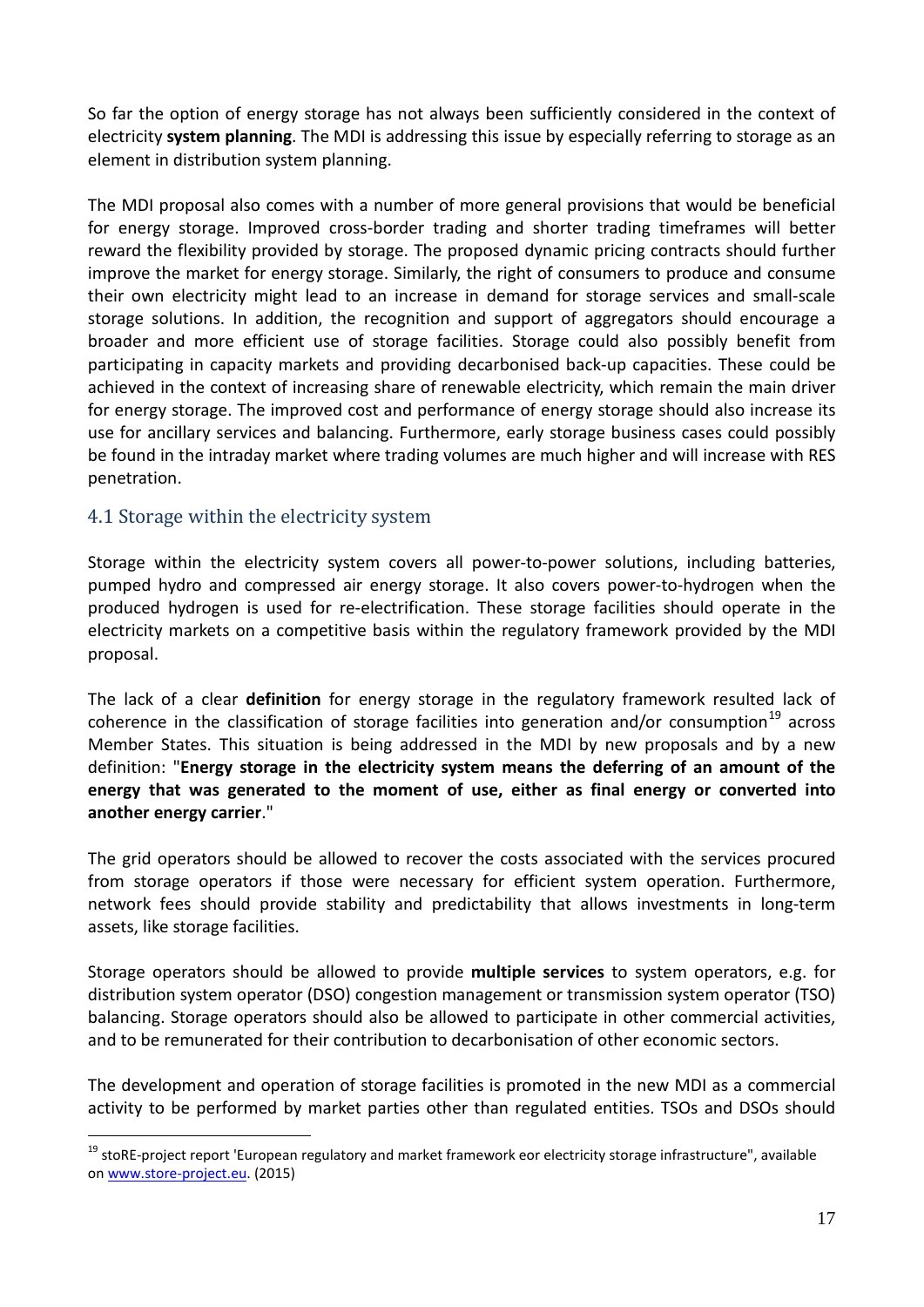not own, manage or, operate energy storage facilities.<sup>[20](#page-17-0)</sup> In exceptional cases the system operators could be allowed to invest in a storage facility, under regulatory approval and oversight, if other market parties are not interested in providing specific storage services, following a transparent market procedure. In these cases, the regulatory authorities should regularly reassess the potential interest of market parties to be involved in such activity.

DSOs should be enabled and encouraged to use services from distributed energy resources such as demand response and energy storage, based on market procedures, in order to efficiently operate their networks and avoid costly network expansions. Storage is a relevant option in **grid planning,** both at transmission and distribution level. Large storage projects, above 225 MW, are included in the selection process for the EU's projects of common interest (PCI). Storage and other flexibility measures could potentially also be associated with variable RES producers where clear bottlenecks in the electricity grid need to be addressed.

Access to infrastructure is crucial for any operator wishing to participate in the energy markets. Storage and flexibility solutions should therefore be granted **access** to the grid under nondiscriminatory conditions.

The medium and long-term storage solutions, needed for flexibility in a low-carbon energy system, could be better incorporated into the markets with new **standardised market products**. Another important aspect, where storage could provide value, is security of supply. Energy storage could benefit the electricity system by providing synergies for the security of fuel supply, integration of variable RES and reserve/peak capacity generation. Currently, electricity prices do not reflect when and where there is scarcity of electricity supply in the system in a sufficiently precise manner. Removing price caps and regulated prices, as proposed in the MDI, will improve this situation.

At the demand side, **distributed storage** could stabilise the local system, compensating for the variability of RES and potentially operating based on price signals. These distributed storage assets could be used in the markets, including through aggregators. Distributed storage behind the meter could interact with the markets through demand response on retail markets together with other measures. This framework is also proposed to be improved in the MDI.

#### 4.2 Storage connected to the electricity system and sectorial integration

Large amounts of fossil fuels are used to produce industrial feedstock like hydrogen, ammonia and methanol. These feedstocks could be produced from variable RES by converting it to hydrogen and potentially further to other chemicals. The variable RES produced hydrogen, and derived chemicals, could also be used in agriculture and transport. These solutions would also promote innovation within European manufacturing industries and contribute to a **European global leadership** within the hydrogen industry, for which a regulatory framework may need to be further developed. There is significant untapped potential to be addressed also within the energy and climate policies.

The industry, agriculture and transport sectors together use much more energy than what is

<span id="page-17-0"></span><sup>&</sup>lt;sup>20</sup> Proposal for a Directive on common rules for the internal market in electricity, COM(2016) 864 final (recast of Directive 2009/72/EC).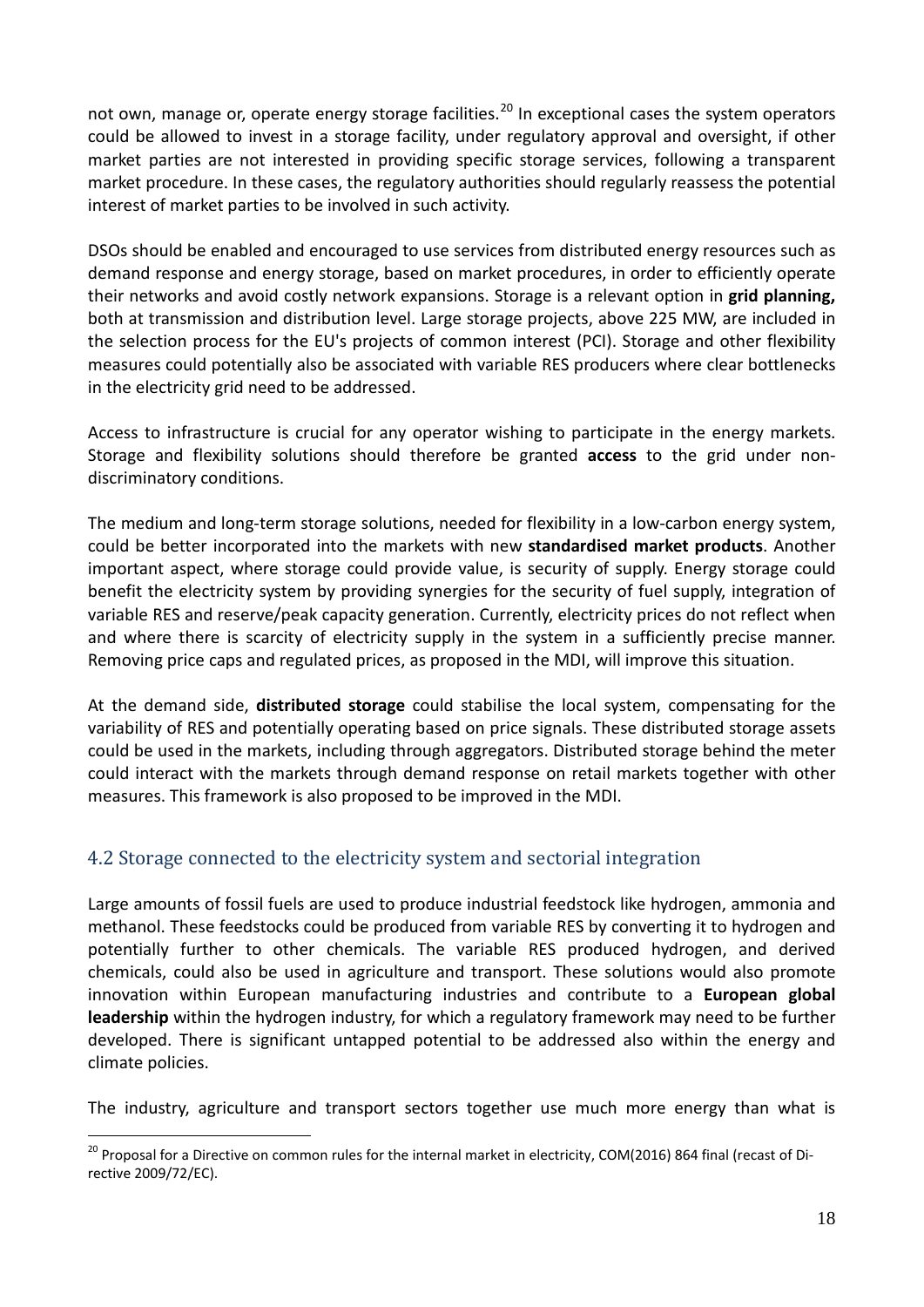transmitted through the electricity grid. These sectors could potentially provide significant additional **flexibility for the electricity grid**. This flexibility could contribute to improved costefficiency in the integration of large variable RES. In certain cases this could contribute to improved competitiveness of local industries. As a horizontal measure, a revised EU Emissions Trading System (ETS) with a functioning Market Stability Reserve will also improve the investment signal for low-carbon solutions.

Many of the integrated solutions can be achieved with hydrogen technologies. Hydrogen and its carriers allow for high **geographical flexibility**. Hydrogen can **store** significant quantities of energy in tanks or underground. It can be delivered by pipeline (including blending in natural gas networks) and converted into chemicals (e.g. ammonia, synthetic natural gas or other liquid carriers) which can be used **locally or transported** also by train, ship or road to industries for energy and feedstock use.

Over half of the hydrogen produced in Europe is used in **chemical** processes; 3 million tonnes (Mt) are used in ammonia production, with almost an equal amount used in methanol production and for other uses. In addition around 15 Mt are used in refineries globally. Producing hydrogen and feedstock from variable RES provides obvious **emission reductions,** but it also provides for synergies with energy storage applications, where these additional markets could provide flexibility, while at the same time improve the business cases for large-scale variable RES energy storages. Large-scale underground hydrogen storage, or ammonia storage, could provide for another revenue stream for excess variable RES and decarbonise several sectors, while also contributing to **strategic energy reserves**.

# 4.2.1 Industry and refineries

The industrial use of variable RES feedstock could have a noticeable positive impact for several policy objectives, in particular decarbonisation. However, these innovative solutions were not a viable option until recently.

Many fuels and chemicals used in industry can be replaced with derivatives from renewable sources (e.g. methanol, acids). Sector specific markets can develop where the regulatory framework is adapted to tap the potential of these new low-carbon solutions. Currently, around 95% of the hydrogen used in industry is produced from fossil sources, mainly natural gas and coal, with the corresponding emissions. Conventional hydrogen production processes from fossil fuels are generally considered to be energy efficient and economical, but the use of "green" hydrogen could be an **additional way to decarbonise** these industrial sectors.

Green hydrogen could be of particular use to the refining and chemical industries. It could replace a part of the 15 Mt of hydrogen used globally in refineries and the impact on emissions would be immediate.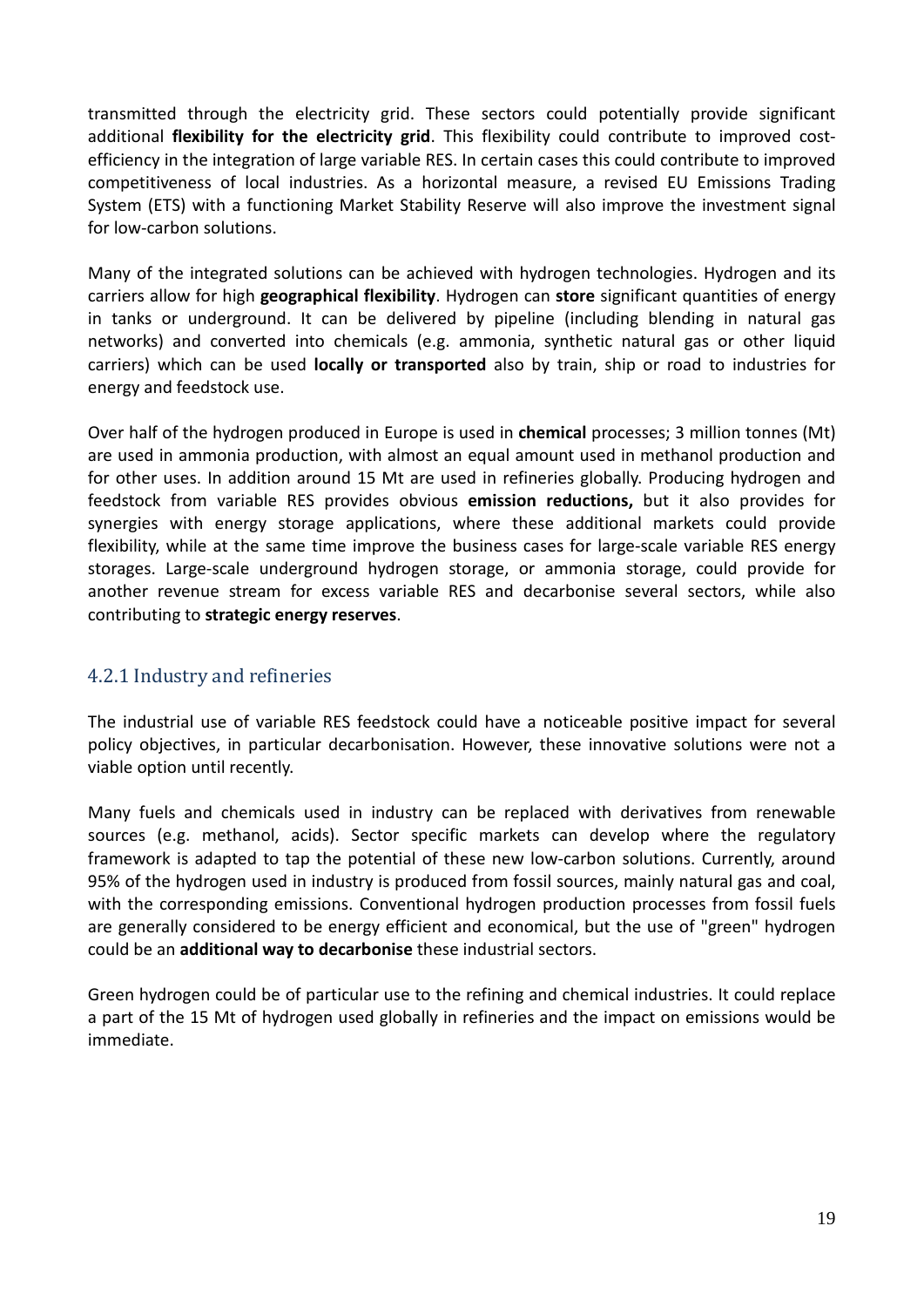### 4.2.2 Ammonia and fertilisers

The fertiliser production is almost exclusively based on fossil sources and amounts to 1.8% of the global consumption of fossil energy. The production of fertilisers is based on hydrogen, which is often produced from natural gas and further processed to ammonia. This ammonia is then either combined with other chemicals as needed by any specific type of soil (mainly Phosphor and Potassium), or used as anhydrous ammonia applied to the fields with simple tank trailers.

The emissions of ammonia production from natural gas are approximately a tonne of CO2 per tonne of ammonia. As with the industrial applications, the hydrogen in this process could be replaced with renewable hydrogen, produced from renewable electricity, effectively decarbonising the fertiliser production and integrating more renewable energy sources into the fertiliser sector. Liquid ammonia is globally a common fertiliser in agriculture since the 1950's, although in Europe the fertilisers are mostly used in solid form. The global ammonia production capacity is estimated at 242 million tonnes in 2016<sup>[21](#page-19-0)</sup>, associated with industry estimated emissions of 360 million tons of CO2, reflecting also the hydrogen production from more carbon intensive coal. That is approximately equal to the annual CO2 emission of France.

Using ammonia as an intermediate buffer for renewable energy is feasible, as ammonia can be stored as a liquid; a standard tank of 60,000 m3 contains about 211 GWh of energy, equivalent to the annual production of roughly 30 wind turbines on land<sup>22</sup>. Ammonia can be then used for industrial processes, in fertilisers or burned cleanly for electricity or heat; the burning process releases water and nitrogen, but no CO2 and little or no nitrogen oxides.

#### 4.2.3 Electromobility

The electrification of the transport sector could have a significant impact on the electricity system, both as a flexibility solution but also as an additional load. The most relevant grid powered vehicles are the battery electric vehicles, some with a range extender in the form of a combustion engine or of a fuel cell. From the decarbonisation point of view the most relevant are the battery electric vehicles (BEV), plug-in hybrid vehicles (PHV), hybrid vehicles (HEV) and fuel cell electric vehicles (FCEV). BEV's have seen rapid progress in performance, including reduced charging times and increased range. FCEVs are more recent additions to the market, with several manufacturers deploying new models over the 2016-2020 period, but a larger deployment will depend on the availability of refuelling infrastructure. The market success of cars with an electric drivetrain depends also on national decarbonisation strategies.

The electric vehicles can provide flexibility to the grid and function as distributed storage as well as generators through vehicle-to-grid services. The BEVs and FCEVs have different interactions towards the electricity system, providing different sets of benefits.

A BEV is similar to a stationary battery as regards the electricity system, potentially contributing to the grid services, but with higher uncertainty concerning the availability and state of charge at any

<span id="page-19-0"></span><sup>&</sup>lt;sup>21</sup> International Chemical Information Service, http://www.icis.com/resources/news/2015/12/28/9956097/outlook-

<span id="page-19-1"></span><sup>16-</sup>global-fertilizer-demand-set-to-rebound-in-2016-ifa/ <sup>22</sup> Stichting Public Private Partnership-ISPT, http://www.ispt.eu/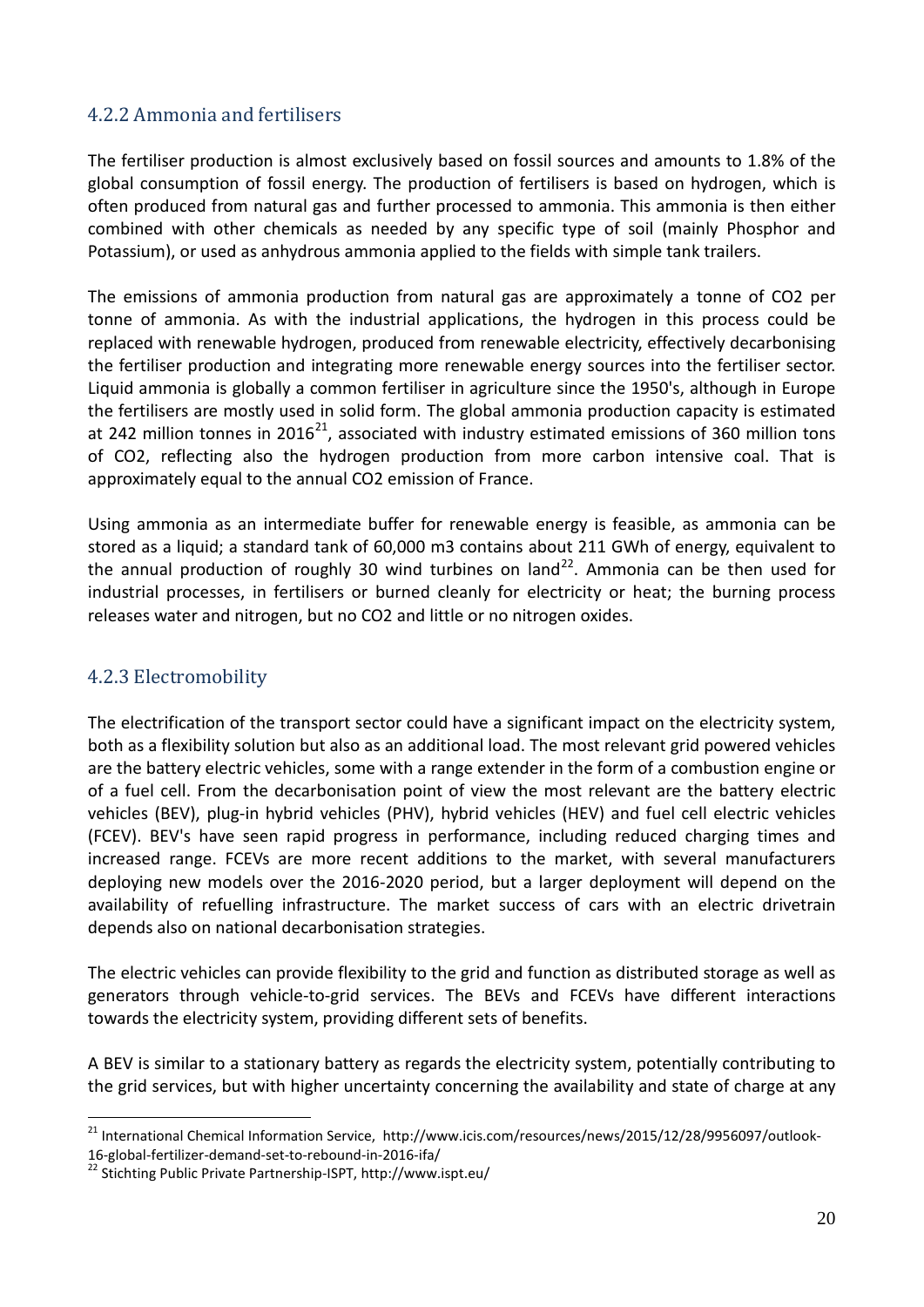time. The cost of BEVs has reduced significantly over the last few years, due to increased production numbers and reduced battery manufacturing costs. The used batteries from electrified drivetrains could also be used for energy storage purposes after the end of use in the transport sector.

Some Member States and stakeholders are committed to investing in the increase of the necessary refuelling infrastructure for hydrogen. The FCEVs are fuelled with hydrogen, which acts as a buffer between the vehicle use and the electricity system. This allows the vehicle to be used and refuelled without direct (adverse) impact on the electricity system. The hydrogen generation is constantly connected to the grid and can provide flexibility at any time. The FCEV related refuelling infrastructure could provide flexibility to the electricity system, as the refuelling stations would store the energy in the form of gas and also absorb excess variable RES generation. As a direct consequence, refuelling would not necessarily have an immediate impact on the electricity system. The cost of FCEVs has reduced significantly over the last few years, as the technology and supply chain is forming for the manufacturers, who have already decided to start production.

#### 4.2.4 Thermal storage

Heating and cooling consume almost half of the EU's energy and a large amount of heat is not efficiently used. Furthermore, large amounts of thermal energy are produced as by-product of other energy uses, and is often not captured and used. The progress towards higher energy efficiency in industries and buildings could increase the use of electricity in heating or cooling, including with heat pumps and in district heating systems. The thermal equipment could provide flexibility to the electricity system grid, when designed to do so, and is often a cost-efficient form of flexibility over a few hours or a day.

Existing electrical heating and cooling applications could in many cases react to the price signals from the electricity markets, while in new and renovated buildings efficient thermal solutions could be beneficial. Thermal storages could be operated in the electricity market through demand response applications. Thermal storage is currently used in industrial applications, where justified by the electricity price signals. In buildings it could be considered as a flexibility measure. At the same time, the use of a renewable heating and cooling could make an important contribution to decarbonising future buildings. The energy efficiency and energy system impact should be reflected in the evaluation of the overall benefits. Their impact should also be reflected in relation to the impact on generation capacity requirements.

#### 4.2.5 Storage in hydrogen

Large amounts of variable RES can be stored in the form of gas (hydrogen and other synthetic gases) with various power-to-gas (P2G) technologies, capable of providing significant flexibility to the electricity system and decarbonising other sectors. Hydrogen could be stored at a low cost in for example salt caverns in very large amounts. It could subsequently be used for transport, industrial purposes, re-electrification or injected into natural gas networks. The underground storage technology is already proven, for example, by a large hydrogen underground storage operating since 1980's in Texas and supplying 50 refineries and chemical plants in the area through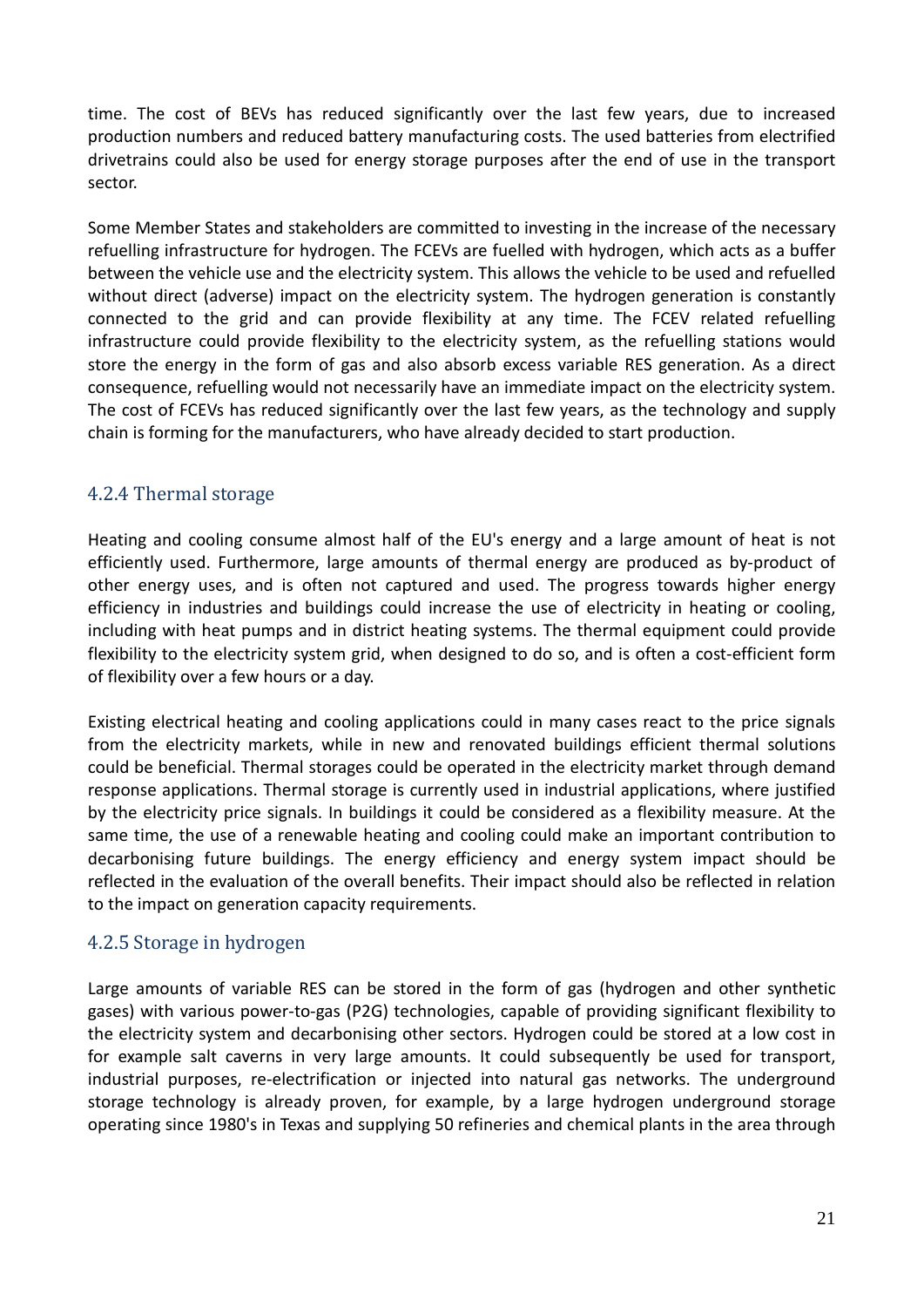a 500km pipeline. These underground storages have a total size of<sup>[23](#page-21-0)</sup> 30 million Nm<sup>3</sup> of hydrogen. One 0.5 million m<sup>3</sup> underground hydrogen cavern could store at higher pressure an energy content of 167 GWh<sup>24</sup>. In comparison, the total global electricity storage capacity is around 500 GWh, including all technologies (mainly pumped hydro, batteries, etc.). Hydrogen could also be synthesised to methane, which would enable storage in existing natural gas storages. The potential is significant, as the underground storage sites for methane (natural gas) in Europe (EU-28) have a capacity of approximately 1200 TWh<sup>[25](#page-21-2)</sup>, while the annual electricity generation from all sources in 2014 was around 3000 TWh<sup>[26](#page-21-3)</sup>. In addition, the power-to-gas conversion could exploit the possibility to use the already developed natural gas infrastructure for long-distance transport.

Hydrogen can be blended in the natural gas infrastructure up to a certain percentage (between 5- 20% by volume, as demonstrated by the EC research project NaturalHy). Work is going on in the technical standards organisation CEN/CENELEC, both on the content limits and on the technical aspects at the points of injection. Subsequently the relevant regulations on gas quality and limits of hydrogen at EU level could define safe levels of hydrogen in the natural gas infrastructure and enable the transfer of the low-carbon value of variable RES between the electricity networks and the gas networks.

# **5. The way forward for energy storage**

The value brought by energy storage to the energy system is well recognized, and its deployment is expected to be driven primarily by private investments. A number of market imperfections present in the current energy markets are being addressed in the proposed MDI to enable such investments to take place. In addition, innovation and market introduction of new technologies may also need specific support to validate and accelerate the integration of appropriate technologies and business models.

A number of research and demonstration projects are financed from R&D budgets at European and at national level. Market introduction of low-carbon technologies is supported e.g. by the InnovFin EDP scheme<sup>[27](#page-21-4)</sup>. Further financing for more mature storage technologies is available through the European Structural and Investment Funds, Connecting Europe Facility and European Fund for Strategic Investments. To enable market-based financing for a wider market uptake, the energy markets will be improved to remunerate flexibility for its value, in line with the market design proposals.

#### 5.1 Principles supporting the market development for energy storage

Energy storage can combine various value streams, contributing to the new energy system. This requires the development of new business models both in relation to the electricity system and to

<span id="page-21-0"></span><sup>&</sup>lt;sup>23</sup> Oak Ridge National Laboratory, www.ornl.gov<br><sup>24</sup> "Underground salt caverns of 500,000 m3 at 200 bar corresponds to a storage capacity of 167 GWh hydrogen.",

<span id="page-21-2"></span>

<span id="page-21-1"></span>http://energystorage.org/energy-storage/technologies/hydrogen-energy-storage<br>
<sup>25</sup> http://www.gie.eu/index.php/maps-data/gse-storage-map<br>
<sup>26</sup> http://ec.europa.eu/eurostat/statistics-explained/index.php/Electricity\_product

<span id="page-21-4"></span><span id="page-21-3"></span>

http://www.eib.org/products/blending/innovfin/products/energy-demo-projects.htm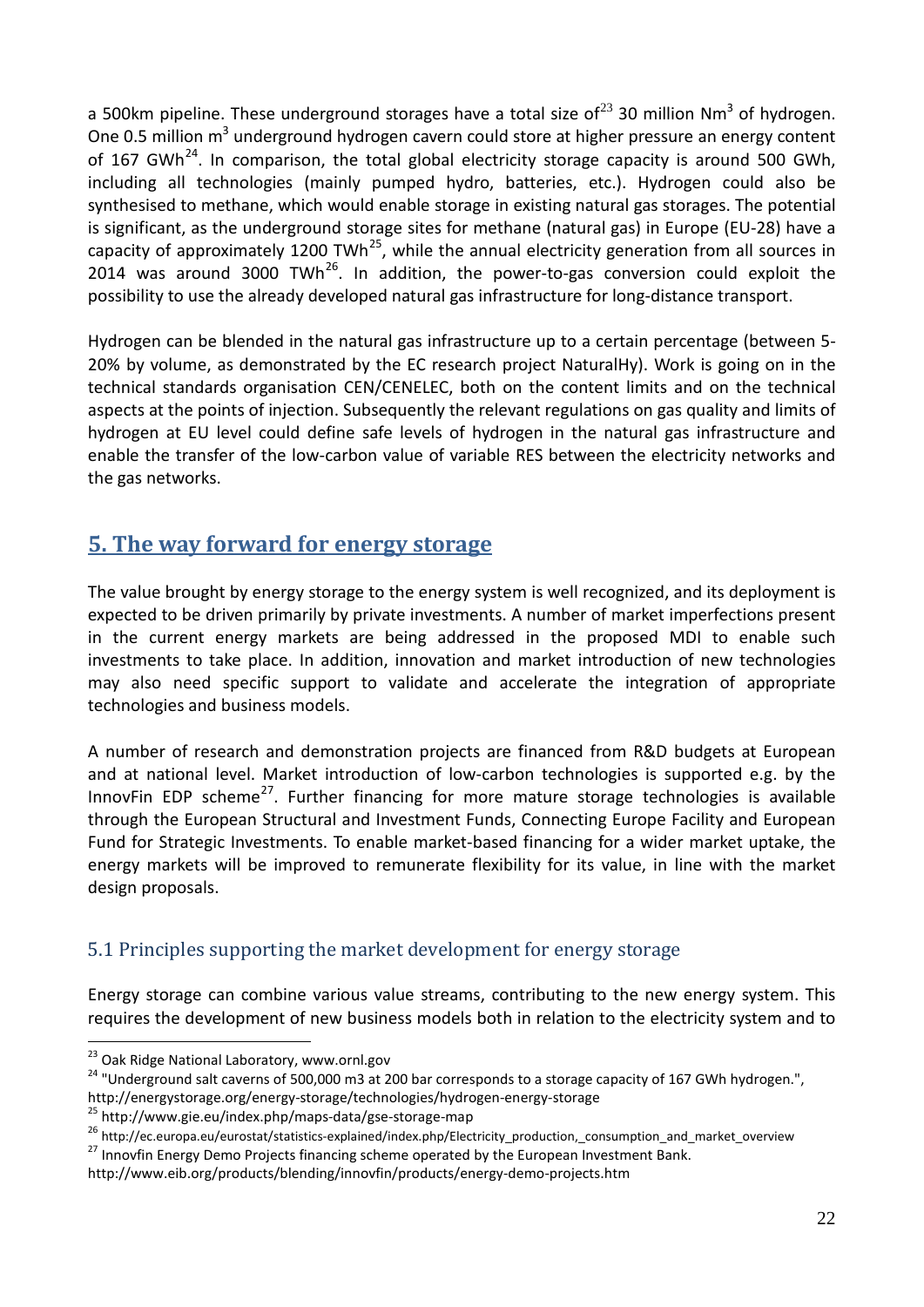sectorial integration. The following four principles, consistent with the proposals in the MDI can serve as a basis in this process:

# • **Energy storage should be allowed to participate fully in electricity markets**

Energy storage can be developed at consumer or grid level, or even by an electricity generator. In all cases the decision to invest (by a household, a wind farm or a service provider) is based on (i) a comparison with alternative investments, or no investments and (ii) higher exposure to scarcity prices or other supply risks. Investors will make their decision based on the economic and technical analysis.

Studies show that an electricity system with a large share of variable RES appears to be more cost-efficient with storage than without storage.<sup>[28](#page-22-0)</sup> That is even more apparent in an island system with high share of variable RES. However, before investment decisions in energy storage can materialise, a policy and regulatory framework needs to be in place, enabling flexible mechanisms to play their role in making the energy system more sustainable and more competitive. The basis for such a framework is proposed in the Clean energy for all Europeans package.

The traditional function of energy storage was to absorb energy during periods of excess generation or low prices in order to release it back to the electricity system in times of scarcity or high prices. The usage of storage for this basic function provided benefits which enabled a business case. However, the requirement for flexibility, in terms of quantity and time frame, is significantly different in the new low-carbon energy system. The market design proposals will help to put a real value on flexibility, including from energy storage, in the electricity system. Strengthening the link between the electricity system and the decarbonisation of other economic sectors (e.g. mobility, industry) could also reduce the overall energy system costs.

#### • **Energy storage should participate and be rewarded for services provided on equal footing to providers of flexibility services (demand response, flexible generation and adaptation of transmission/distribution infrastructure)**

More flexible components will be needed in the electricity system to compensate for the increasing amount of variable RES electricity generation. Storage is one of these components and its benefits should be recognised in markets, so as to allow equal treatment in relation to the grid operation. This issue is reflected in the level playing field presented in the MDI. The MDI refers specifically to storage facilities linked directly and providing services to the electricity system. Additionally, where storage provides services that go beyond the conventional flexibility solutions, such as decarbonisation of other economic sectors, this can contribute to its business case.

Of course, any reward schemes and incentives for storage solutions developers/operators should be designed and implemented in compliance with competition law (including State aid) and sectorspecific regulations.

<span id="page-22-0"></span><sup>&</sup>lt;sup>28</sup> Carbon Trust (2016), Can storage help reduce the cost of a future UK electricity system?: "...the UK electricity system could reach annual cost saving of up to £7 billion in 2030 with storage in a "Market-driven Approach".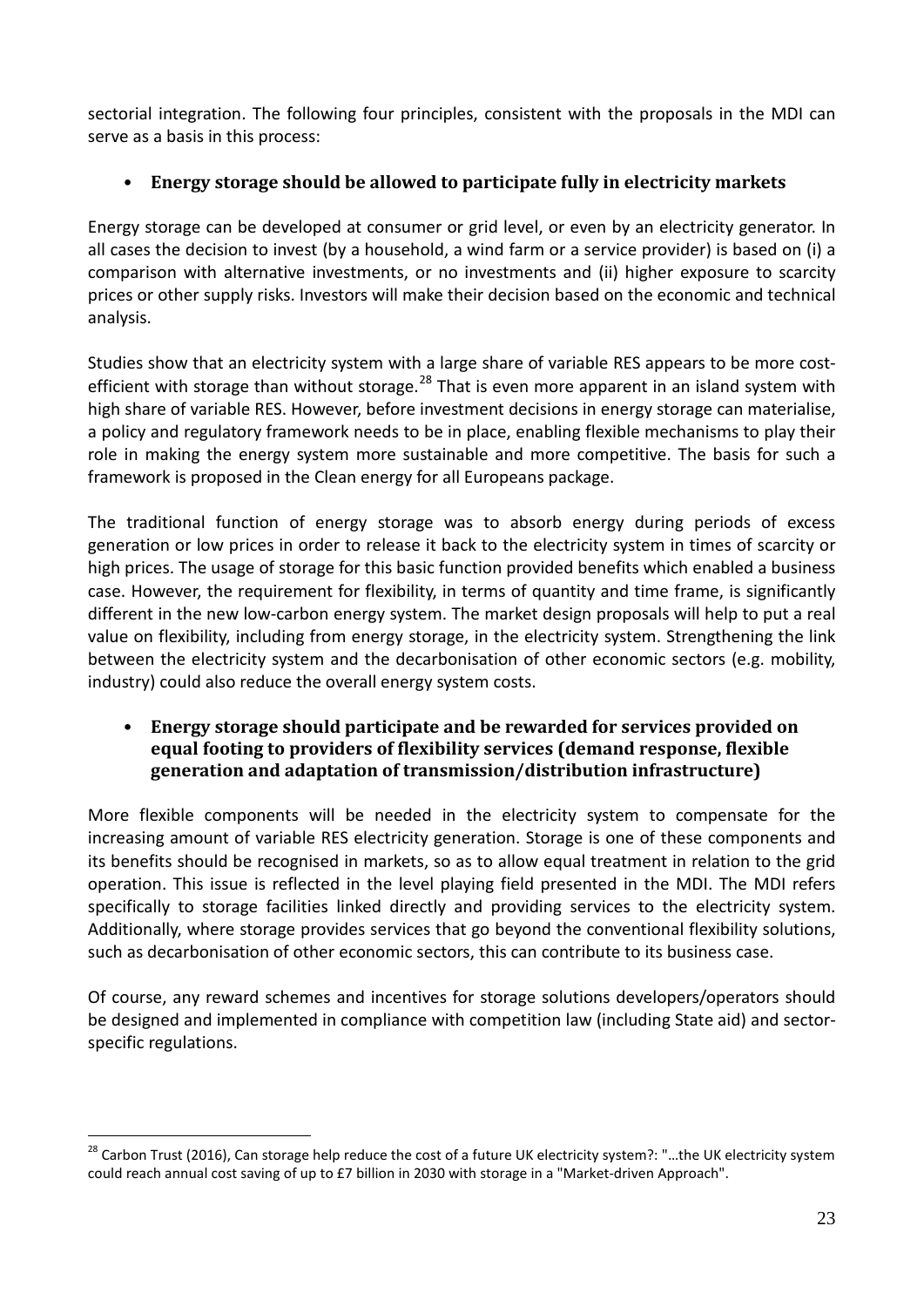• **Energy storage as an enabler of higher amount of variable RESs could contribute to energy security and decarbonisation of the electricity system or of other economic sectors**

Sectorial integration could provide for further flexibility that would enable a better integration of RES in the electricity system at lower cost than electricity-only solutions. Variable RES generation introduces the need to balance generation fluctuation over longer periods. Energy storage can absorb excess low-carbon electricity and ensure system stability over longer periods.

Variable RES generation introduces the need to balance generation fluctuation over longer periods. Energy storage can make use of the available low-carbon electricity and ensure system stability over longer periods. The physical limitation of common storage technologies (pumped hydro storage, batteries and compressed air energy storage) implies that the marginal cost of capacity becomes too high or the physical storage capacity cannot be expanded sufficiently to satisfy longterm energy storage needs. These concerns can be addressed by integrating several sectors and using chemical storage. Chemical storage could ensure the stability of the electricity system over longer periods,<sup>[29](#page-23-0)</sup> similar to what natural gas storages and gas power plants have done historically. New markets and products would help to create a business case for large scale storage facilities capable of storing and absorbing large amounts of energy over longer timeframes, over several hours or days.

The value of integrating variable RES into the mobility sector is potentially composed of several revenue streams: (i) reducing  $CO<sub>2</sub>$  emissions, (ii) providing services to the electricity system, (iii) improving energy efficiency and security and (iv) improving the competitiveness of the car industry. Some of these aspects already have a direct or indirect market value. While the market recognises the benefits of battery electric vehicles, fuel cell vehicles and the use of bio based fuels, the use of variable RES in refineries for fuel production is gradually becoming a relevant issue to be addressed on equal footing.

The use of variable RES as feedstock provides potential for further decarbonisation of the economy (e.g. industry), while providing electricity system services and benefits. These additional benefits include the value of shifting to indigenous sources of feedstock (e.g. green hydrogen in refineries) and potentially improving competitiveness of the sector through a low-carbon advantage.

A stronger carbon price signal as well as other supportive policies to reduce emissions in the nontrading sectors will help to promote such solutions.

#### • **The cost-efficient use of decentralised storage and its integration into the system should be enabled in a non-discriminatory way by the regulatory framework**

Storage facilities placed at the generation or at the consumer could alleviate the pressure on the grid, increasing the stability of the supply and demand at the point of generation/consumption. The value that storage can provide for the integration of variable RES into the energy system should be reflected and rewarded for centralised and decentralised storage solutions alike. Increased scope of balancing responsibility , scarcity pricing and dynamic price supply contracts as

<span id="page-23-0"></span><sup>&</sup>lt;sup>29</sup> Fraunhofer ISE (2016), Lithium-ion batteries: advances and applications. http://dx.doi.org/10.1016/B978-0-444-59513-3.00013-3